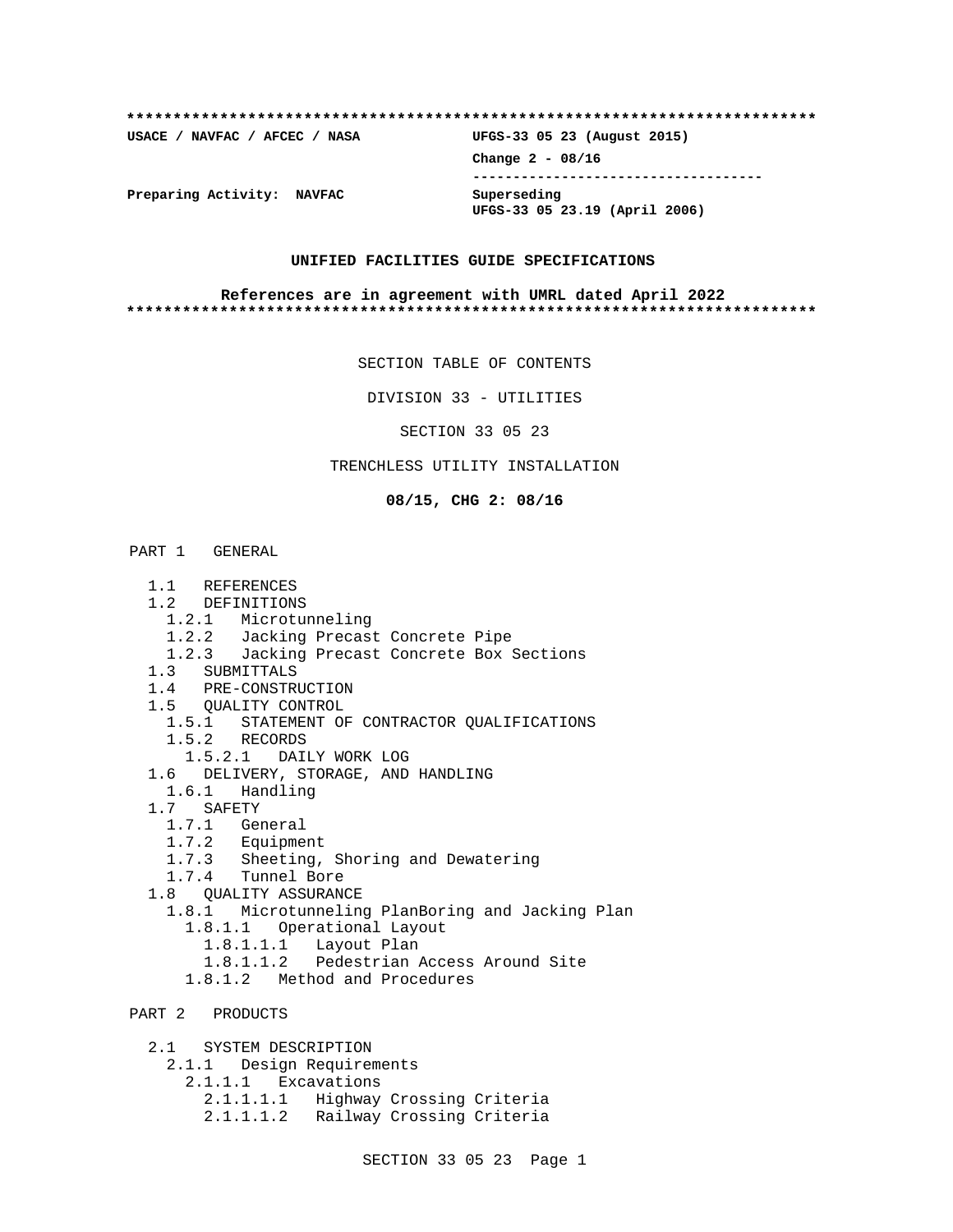2.1.1.2 Design Calculations of Pipe Casing 2.2 EQUIPMENT 2.2.1 Microtunneling System 2.2.1.1 General Requirements 2.2.1.2 Control System 2.2.2 Boring and Jacking System 2.2.3 Pipe Jacking Equipment 2.3 MATERIALS 2.3.1 Pipe Casing 2.3.1.1 Reinforced Concrete Pipe 2.3.1.1.1 Pipe 2.3.1.1.2 Joints and Jointing Material 2.3.1.1.3 Internal Diameter 2.3.1.1.4 Wall Thickness 2.3.1.1.5 End Squareness 2.3.1.1.6 Roundness 2.3.1.1.7 Length of Pipe 2.3.1.1.8 Length of Two Opposite Sides 2.3.1.2 Steel Pipe 2.3.1.2.1 Pipe 2.3.1.2.2 Joints 2.3.1.2.3 Roundness 2.3.1.2.4 Circumference 2.3.1.2.5 Straightness 2.3.1.2.6 Pipe Ends 2.3.2 Grout 2.3.3 CONCRETE 2.3.4 Lubricating Fluid (Bentonite or Polymer) 2.3.5 SOIL MATERIALS 2.4 Incidental Materials 2.4.1 Casing Insulators/Bore Spacers 2.4.2 End Closures/Bulkheads PART 3 EXECUTION 3.1 PREPARATION 3.1.1 Access Shaft and Pit Construction Plan 3.1.1.1 Design Requirements 3.2 CONSTRUCTION 3.2.1 Access Shafts 3.2.1.1 Construction Requirements 3.3 INSTALLATION 3.3.1 Installation of Tracer Wire 3.3.2 Connections to Existing Lines 3.3.3 Advancing the Pipe 3.3.3.1 Installation Requirements 3.3.4 [Carrier Pipe] [Conduit] Installation 3.3.4.1 Cleaning 3.3.4.2 [Carrier Pipe] [Conduit Joints] 3.3.4.3 Casing Insulators/Spacers 3.3.4.4 End Closures/Bulkheads and Grouting of Casing Pipe 3.3.5 Ventilation 3.3.6 Lighting 3.3.7 Spoil Transportation 3.4 TOLERANCES 3.4.1 Tolerances 3.5 FIELD QUALITY CONTROL 3.5.1 Instrumentation/Survey 3.5.1.1 Mandatory Requirements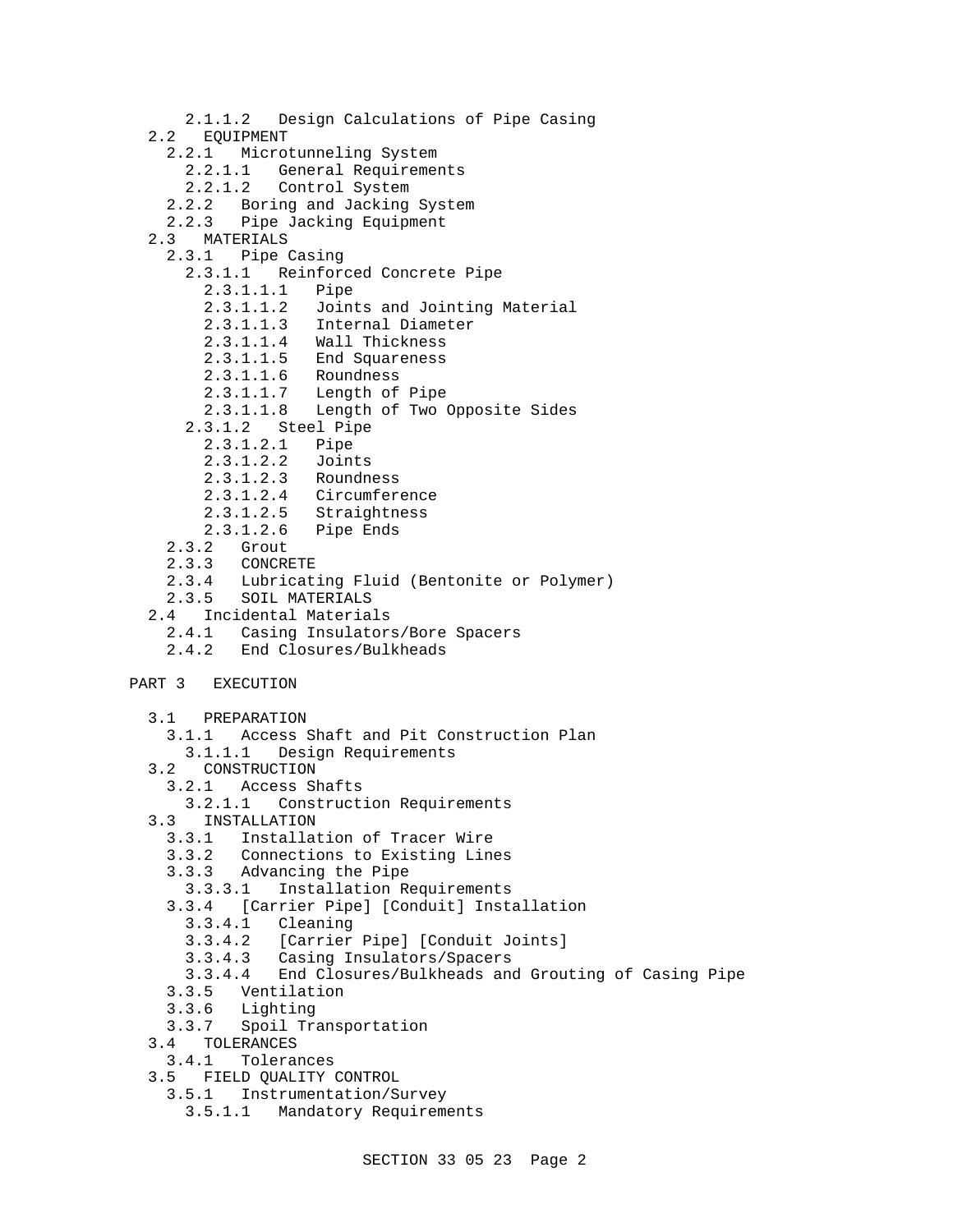- 3.5.1.2 Supplemental Requirements
- 3.5.2 Field Tests
	- 3.5.2.1 Pipe Casing
- 3.5.2.1.1 Testing Requirements for Gravity Mains
- 3.5.2.1.2 Non-Standard Pipe Lengths
	- 3.5.2.1.3 Elevations
	- 3.5.3 Inspections
	- 3.6 CLEANUP AND FINAL CLOSEOUT
		- 3.6.1 Site Cleanup
		- 3.6.2 Drilling Fluid
		- 3.6.3 Record Drawings and Daily Work Logs
	- 3.7 DISPOSITION OF MATERIAL
- -- End of Section Table of Contents --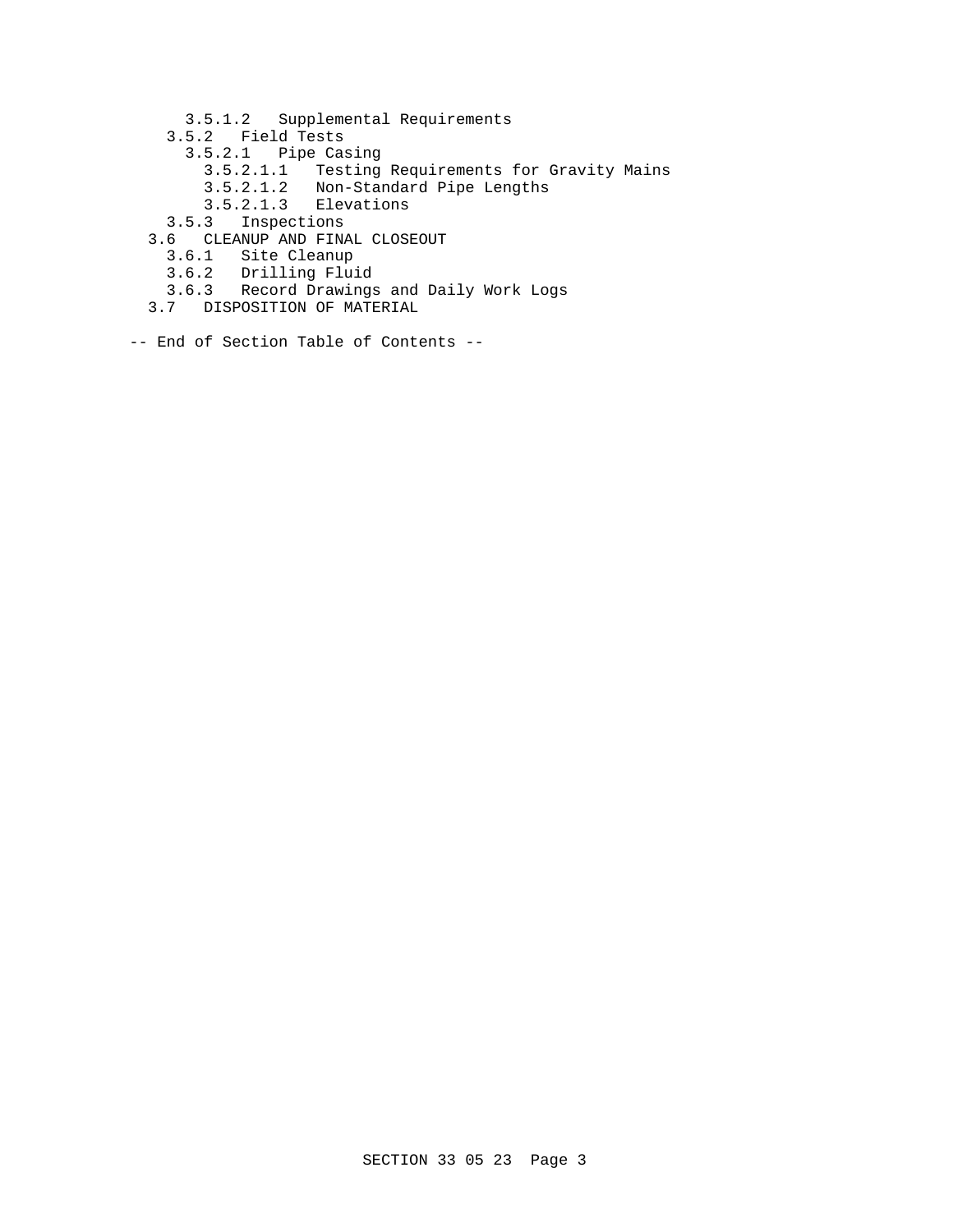**\*\*\*\*\*\*\*\*\*\*\*\*\*\*\*\*\*\*\*\*\*\*\*\*\*\*\*\*\*\*\*\*\*\*\*\*\*\*\*\*\*\*\*\*\*\*\*\*\*\*\*\*\*\*\*\*\*\*\*\*\*\*\*\*\*\*\*\*\*\*\*\*\*\***

**USACE / NAVFAC / AFCEC / NASA UFGS-33 05 23 (August 2015) Change 2 - 08/16 ------------------------------------ UFGS-33 05 23.19 (April 2006)**

**Preparing Activity: NAVFAC Superseding**

#### **UNIFIED FACILITIES GUIDE SPECIFICATIONS**

**References are in agreement with UMRL dated April 2022 \*\*\*\*\*\*\*\*\*\*\*\*\*\*\*\*\*\*\*\*\*\*\*\*\*\*\*\*\*\*\*\*\*\*\*\*\*\*\*\*\*\*\*\*\*\*\*\*\*\*\*\*\*\*\*\*\*\*\*\*\*\*\*\*\*\*\*\*\*\*\*\*\*\***

#### SECTION 33 05 23

TRENCHLESS UTILITY INSTALLATION **08/15, CHG 2: 08/16**

**\*\*\*\*\*\*\*\*\*\*\*\*\*\*\*\*\*\*\*\*\*\*\*\*\*\*\*\*\*\*\*\*\*\*\*\*\*\*\*\*\*\*\*\*\*\*\*\*\*\*\*\*\*\*\*\*\*\*\*\*\*\*\*\*\*\*\*\*\*\*\*\*\*\***

**NOTE: This guide specification covers the requirements for work related to the installation of utility pipelines (i.e., electrical power, communications, water, gas, oil, petroleum products, steam, sewage, drainage, irrigation, and similar facilities) utilizing microtunneling or boring and jacking trenchless construction methods.**

**Adhere to** UFC 1-300-02 **Unified Facilities Guide Specifications (UFGS) Format Standard when editing this guide specification or preparing new project specification sections. Edit this guide specification for project specific requirements by adding, deleting, or revising text. For bracketed items, choose applicable item(s) or insert appropriate information.**

**Remove information and requirements not required in respective project, whether or not brackets are present.**

**Comments, suggestions and recommended changes for this guide specification are welcome and should be submitted as a** Criteria Change Request (CCR)**.**

**Section 01 57 19 TEMPORARY ENVIRONMENTAL CONTROLS and Section 23 03 00.00 20 BASIC MECHANICAL MATERIALS AND METHODS, apply to this section with additions and modifications specified herein. \*\*\*\*\*\*\*\*\*\*\*\*\*\*\*\*\*\*\*\*\*\*\*\*\*\*\*\*\*\*\*\*\*\*\*\*\*\*\*\*\*\*\*\*\*\*\*\*\*\*\*\*\*\*\*\*\*\*\*\*\*\*\*\*\*\*\*\*\*\*\*\*\*\***

**\*\*\*\*\*\*\*\*\*\*\*\*\*\*\*\*\*\*\*\*\*\*\*\*\*\*\*\*\*\*\*\*\*\*\*\*\*\*\*\*\*\*\*\*\*\*\*\*\*\*\*\*\*\*\*\*\*\*\*\*\*\*\*\*\*\*\*\*\*\*\*\*\*\***

**NOTE: Boring and jacking is a term applied to a horizontal auger boring process characterized as mechanically boring and casing a hole through the soil with a cutting head on a continuous flight of augers mounted inside the casing pipe. The casing is advanced simultaneously with the boring operation via a hydraulic jacking system. Line and grade**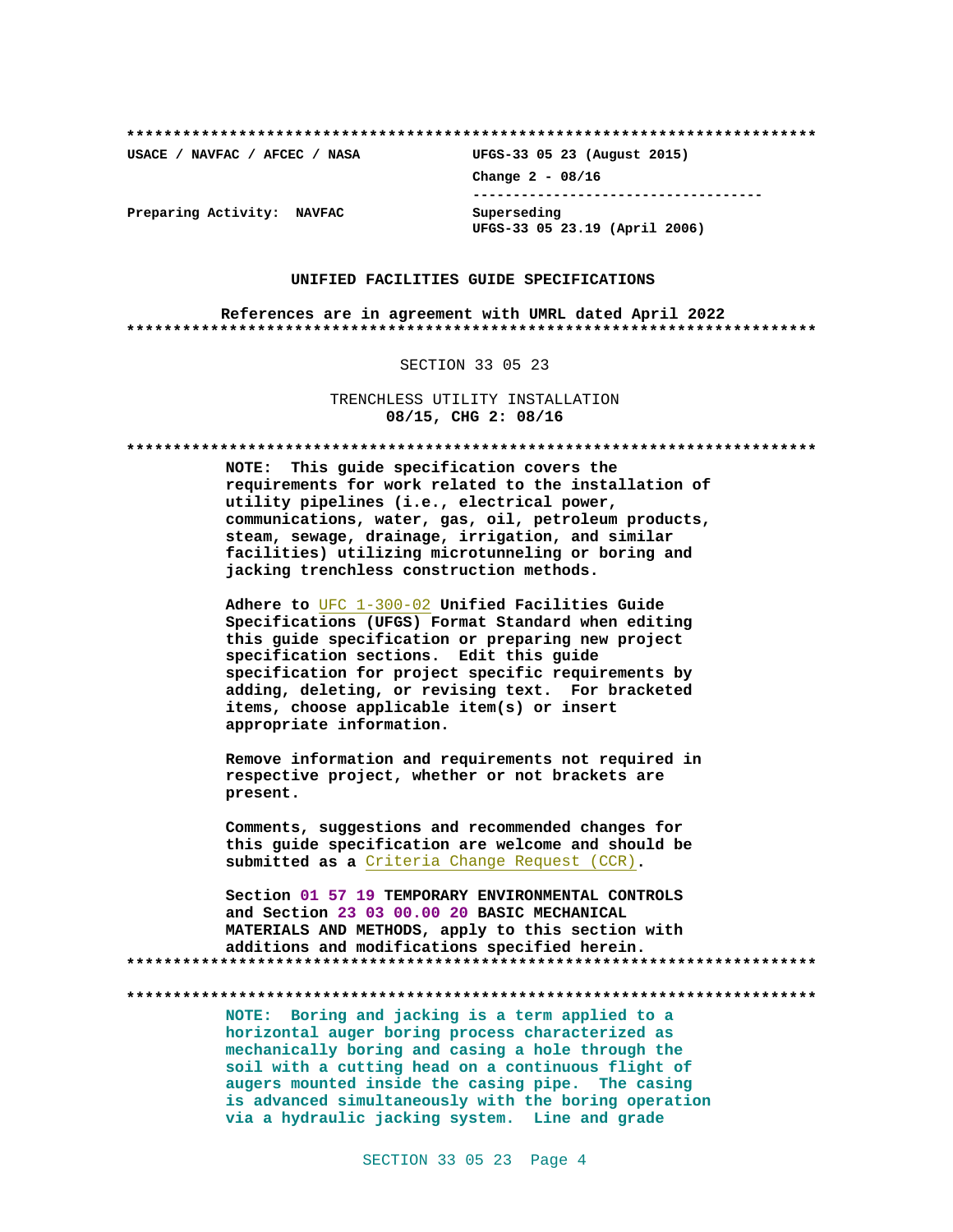**accuracy may not be achieved to the degree of microtunneling, but this method is often used to economically install 100 mm to 1.8 m 4 inch to 72 inch diameter casing pipe under roads and railroads through a wide variety of soil types (including weathered rock and small cobbles/gravels) up to distances of 122 m 400 feet.**

**Microtunneling is a process characterized as a highly sophisticated, laser guided, remote controlled system using a microtunnel boring machine (MBTM) and providing the capability of continuous accurate monitoring and control of alignment and grade. MBTMs are categorized as being either slurry-type or auger-type, referring to the method in which spoil material is carried from the cutter head to the jacking pit area.**

**There are a limited number of manufacturers of equipment that can perform the work described in this specification; a few of those manufacturers are located in the United States.**

**Use ASCE Standard 36-15, Standard Construction Guidelines for Microtunneling for the planning, design, and construction of microtunneling projects.**

**Microtunneling can be used to install larger diameter gravity pipelines. Pipes used in microtunneling can range in diameter from a minimum of 300 mm 12 inches to a maximum of 3454 mm 136 inches. Microtunneling is ideally suited for placing 600 mm 24 inch to 2438 mm 96 inch diameter gravity carrier pipes and 600 to 2438 mm 24 to 96 inch casing pipe for containing utility lines. Distances can exceed 300 m 1000 linear feet. Large diameter, straight gravity pipelines under highly congested roadways, railroad crossings and wetlands are typical microtunneling projects. Section 33 05 23.13 UTILITY HORIZONTAL DIRECTIONAL DRILLING should be considered for use for smaller diameter pipelines.**

**Microtunneling is typically not suited for installations with soil cover less than 1.8 m 6 feet or twice the diameter of the pipe being installed due to concerns of heave or settlement of the ground surface or installations with numerous service laterals located between manholes.**

**Microtunneling is generally well suited for use in sands, clays, and gravel soils. In soils containing rock, cobbles, boulders, or in mixed-face soils (softer overlying harder material) in-depth consideration given to ground conditions, proper cutter head and guidance equipment selection is recommended in order to achieve desired results. When microtunneling is utilized, also include Section 33 01 30.16 TV INSPECTION OF SEWER LINES.**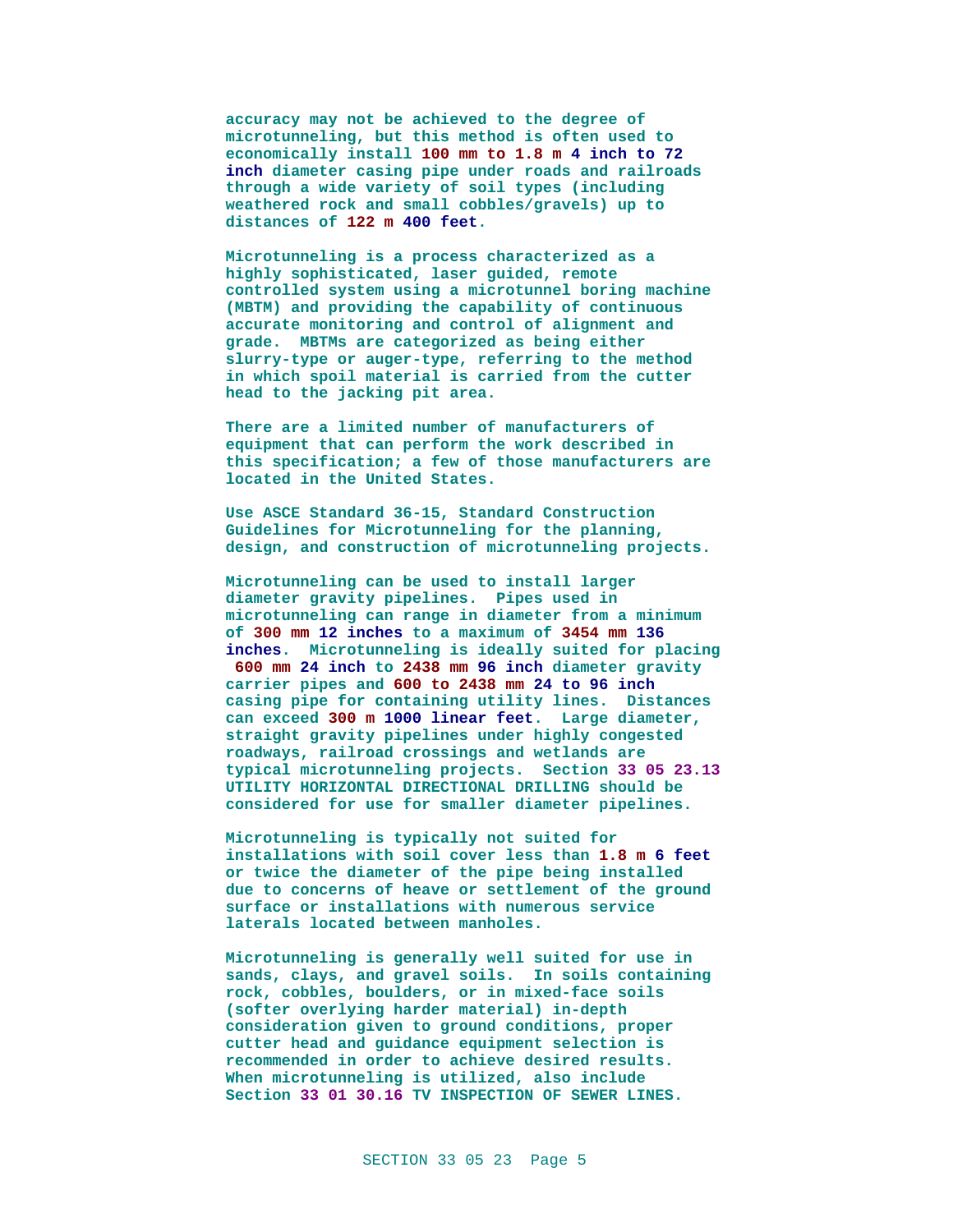In microtunneling boring and jacking permanent pipe casing can be used as the carrier pipe or a separate pipe may be placed inside the casing. The Designer of Record specifies the pipe materials to be used. The Contractor is responsible for proper selection of equipment and methods for installation.

In microtunneling boring and jacking the Contractor typically uses a lubricating fluid to reduce friction on the pipe/soil interface. The possible damage to the exterior of the pipe due to stresses and friction should be accounted for in the design.

In "dry boring and jacking" operations, water or other fluids are not used in the removal of spoils. Dry boring and jacking is often specified for highway and railroad crossings.

Cathodic protection for steel pipes should be considered where the anticipated degree of corrosion is so great that coating systems are not adequate to protect the piping for the desired life of the system.

Jacking and receiving shafts are required to be clear of all obstructions in the shafts and above the shafts - including overhead lines.

Microtunneling Boring and jacking through contaminated soils or areas anticipated to have numerous underground obstructions is not recommended unless special provisions for handling, disposal, or treatment of contaminated soil or obstructions encountered are included in the contract documents.

Refer to ASCE Standard 36-15 for guidance on addressing obstructions anticipated during construction.

NOTE: Project Drawings:

The following information should be shown on the  $1<sub>1</sub>$ project drawings:

a. Plan and location of all new pipelines, including size of pipe casing and carrier pipe.

b. Location and profiles of soil sampling and bore holes.

c. Location, size, and type of service of existing connecting, intersecting, and adjacent pipelines and other utilities.

d. Paved areas and railroads which pass over new pipelines.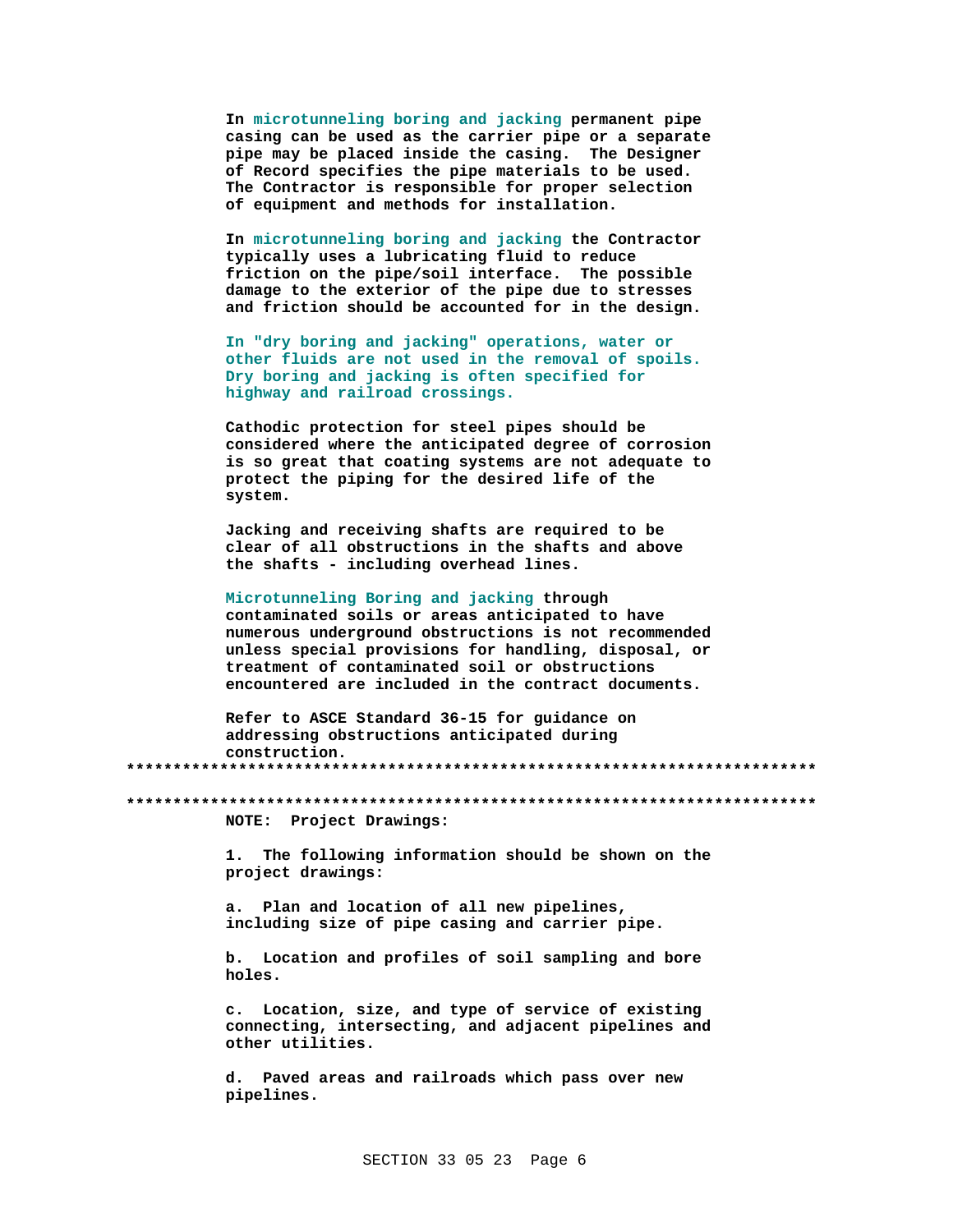**e. New pipeline profiles, to show existing conditions.**

**f. Monitoring survey test locations to check for heave and settlement before, during and after microtunneling.**

**g. Manhole and lateral piping bedding conditions.**

**h. Details for the connection of the pipe casing to manholes and infiltration control.**

**i. Location of surrounding structures (including foundation type) and any sensitivity to settlement and any subsurface structures that could be affected by the operation.**

**j. Show traffic plans for work near roadways or railroads. Show possible equipment staging areas and spoil storage areas. Spoil storage and removal requires a relatively large area for dewatering and must be strictly controlled. This should be addressed in Section 01 57 19 TEMPORARY ENVIRONMENTAL CONTROLS. Refer to applicable sections for specific removal and disposal of hazardous materials. Spoil storage locations and construction operations need to consider possible runoff into wetlands, streams, or storm drains.**

**k. Class or thickness of pipe used in the work, including material identification, and limits for same where class or thickness will differ along length of pipeline.**

**l. Designate Shaft Locations. Most microtunneling boring and jacking equipment requires unobstructed overhead clearance, free of overhead lines and trees. Large equipment (excavators, cranes, etc.,) and vehicular access to the shafts as well as adequate surface workspace adjacent to jacking shaft work area, is critical. The microtunneling boring and jacking system requires adequate shaft construction areas to successfully complete the operations. For pipe diameters of less than 1200 mm 48 inches, a minimum area needed is approximately 650 square meters 7000 sf. For pipe diameters of 1200 mm 48 inches to 2438 mm 96 inches, the minimum jacking shaft work area is approximately 929 square meters 10,000 sf.**

**m. All construction requirements conforming to the standards of the railroad or highway owner. Indicate limits of right-of-way and any other site requirements or dimensions. \*\*\*\*\*\*\*\*\*\*\*\*\*\*\*\*\*\*\*\*\*\*\*\*\*\*\*\*\*\*\*\*\*\*\*\*\*\*\*\*\*\*\*\*\*\*\*\*\*\*\*\*\*\*\*\*\*\*\*\*\*\*\*\*\*\*\*\*\*\*\*\*\*\***

#### PART 1 GENERAL

Provide utility installation using microtunneling boring and jacking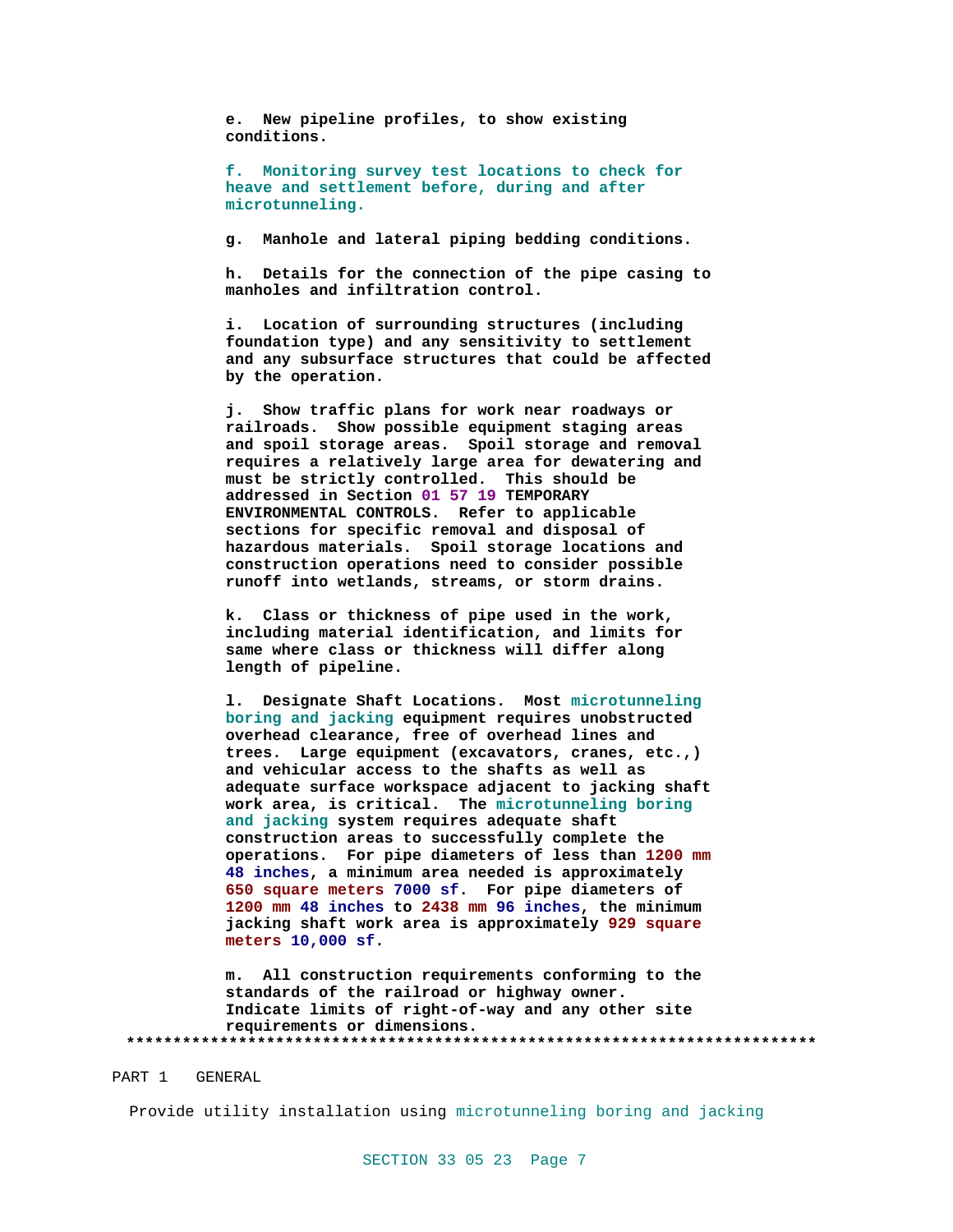techniques at locations indicated. The Contractor is responsible for all work related to the provision of utilities installed, including assessing surface, subsurface, and environmental (seasonal) conditions.

#### **REFERENCES**  $1.1$

#### 

NOTE: This paragraph is used to list the publications cited in the text of the guide specification. The publications are referred to in the text by basic designation only and listed in this paragraph by organization, designation, date, and title.

Use the Reference Wizard's Check Reference feature when you add a Reference Identifier (RID) outside of the Section's Reference Article to automatically place the reference in the Reference Article. Also use the Reference Wizard's Check Reference feature to update the issue dates.

References not used in the text will automatically be deleted from this section of the project specification when you choose to reconcile references in the publish print process. 

The publications listed below form a part of this specification to the extent referenced. The publications are referred to within the text by the basic designation only.

AMERICAN PETROLEUM INSTITUTE (API)

| API Spec 5L  | $(2018; 46th Ed; ERTA 2018)$ Line Pipe |  |  |  |  |
|--------------|----------------------------------------|--|--|--|--|
| API Spec 13A | (2010; Errata 1 2014; Errata 2-3 2015) |  |  |  |  |

AMERICAN RAILWAY ENGINEERING AND MAINTENANCE-OF-WAY ASSOCIATION  $(AREMA)$ 

Specification for Drilling-Fluid Materials

AREMA Eng Man (2017) Manual for Railway Engineering

AMERICAN SOCIETY OF CIVIL ENGINEERS (ASCE)

| <b>ASCE 27-00</b> | (2000) Standard Practice for Direct Design<br>of Precast Concrete Pipe for Jacking in<br>Trenchless Construction         |
|-------------------|--------------------------------------------------------------------------------------------------------------------------|
| ASCE 28-00        | (2001) Standard Practice for Direct Design<br>of Precast Concrete Box Sections for<br>Jacking in Trenchless Construction |
| ASCE 36-15        | (2015) Standard Design and Construction<br>Guidelines for Microtunneling                                                 |

AMERICAN WATER WORKS ASSOCIATION (AWWA)

AWWA C200 (2012) Steel Water Pipe - 6 In. (150 mm)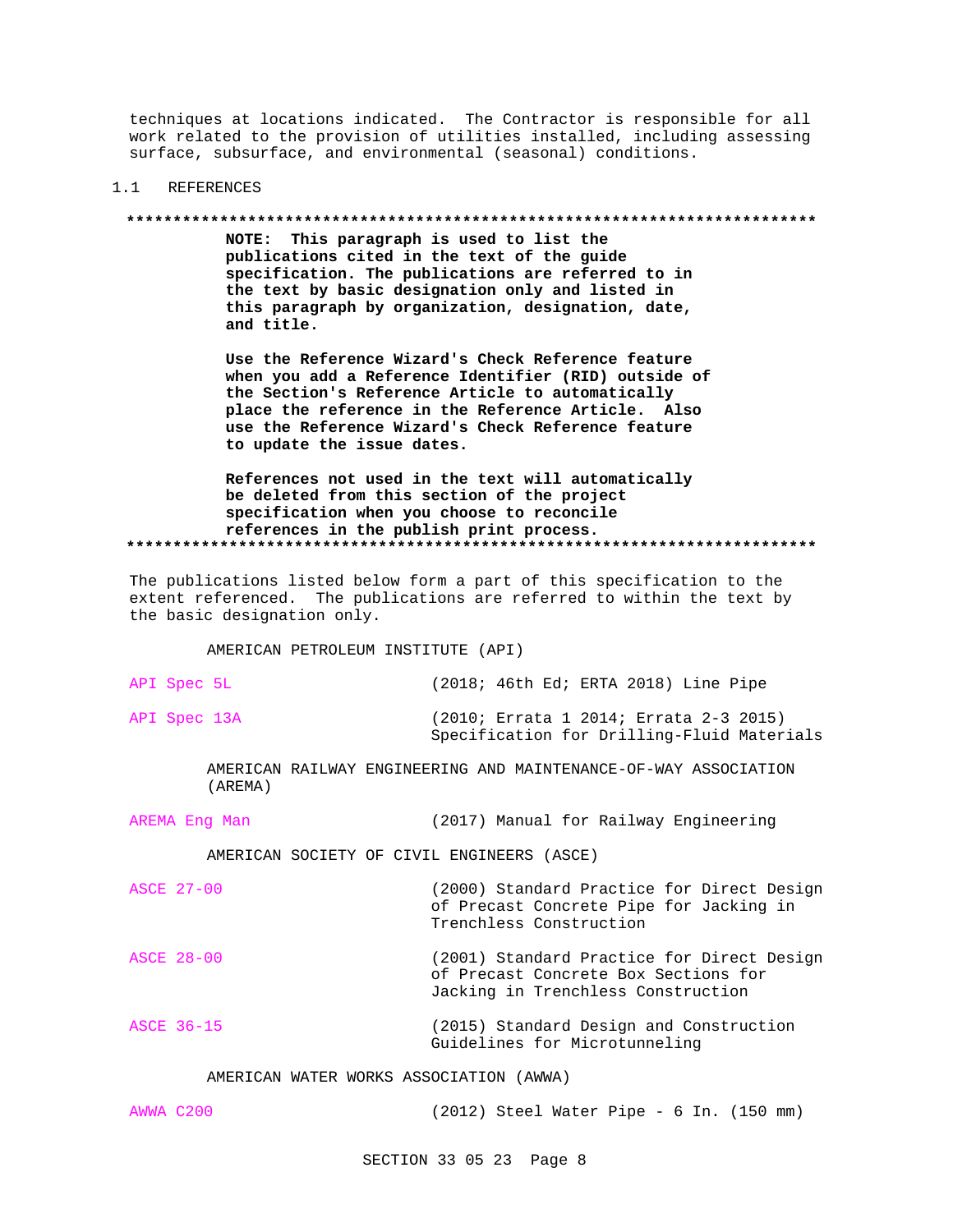and Larger AWWA C203 (2020) Coal-Tar Protective Coatings and Linings for Steel Water Pipelines - Enamel and Tape - Hot-Applied AMERICAN WELDING SOCIETY (AWS) AWS D1.1/D1.1M (2020; Errata 1 2021) Structural Welding Code - Steel AWS D1.5M/D1.5 (2020; Errata 1 2022) Bridge Welding Code ASTM INTERNATIONAL (ASTM) ASTM A53/A53M (2020) Standard Specification for Pipe, Steel, Black and Hot-Dipped, Zinc-Coated, Welded and Seamless ASTM A139/A139M (2016) Standard Specification for Electric-Fusion (ARC)-Welded Steel Pipe (NPS 4 and over) ASTM A716 (2018) Standard Specification for Ductile Iron Culvert Pipe ASTM A746 (2018) Standard Specification for Ductile Iron Gravity Sewer Pipe ASTM C33/C33M (2018) Standard Specification for Concrete Aggregates ASTM C76 (2020) Standard Specification for Reinforced Concrete Culvert, Storm Drain, and Sewer Pipe ASTM C76M (2020) Standard Specification for Reinforced Concrete Culvert, Storm Drain, and Sewer Pipe (Metric) ASTM C150/C150M (2021) Standard Specification for Portland Cement ASTM C1091 (2003a; R 2013) Standard Test Method for Hydrostatic Infiltration Testing of Vitrified Clay Pipe Lines U.S. ARMY CORPS OF ENGINEERS (USACE)

| EM $385 - 1 - 1$ |                     |  | (2014) Safety -- Safety and Health |  |
|------------------|---------------------|--|------------------------------------|--|
|                  | Requirements Manual |  |                                    |  |

# 1.2 DEFINITIONS

As used herein, the terms "shaft" and "pit" are synonymous.

### 1.2.1 Microtunneling

Unless otherwise specified or indicated, see ASCE 36-15 for definitions.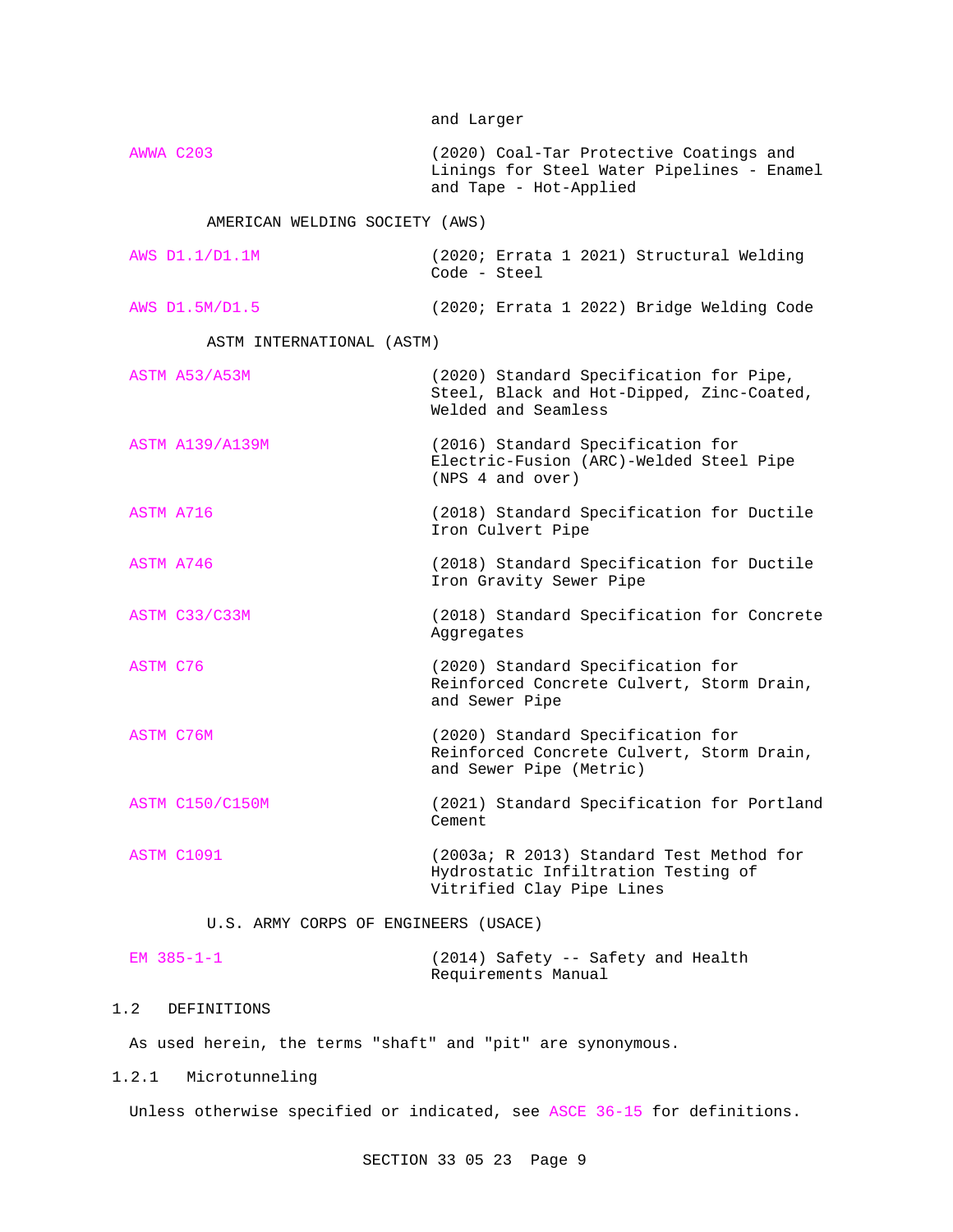#### $1.2.2$ Jacking Precast Concrete Pipe

Unless otherwise specified or indicated, see ASCE 27-00 for definitions.

#### $1.2.3$ Jacking Precast Concrete Box Sections

Unless otherwise specified or indicated, see ASCE 28-00 for definitions.

#### $1.3$ SUBMITTALS

#### 

NOTE: Review Submittal Description (SD) definitions in Section 01 33 00 SUBMITTAL PROCEDURES and edit the following list, and corresponding submittal items in the text, to reflect only the submittals required for the project. The Guide Specification technical editors have classified those items that require Government approval, due to their complexity or criticality, with a "G." Generally, other submittal items can be reviewed by the Contractor's Quality Control System. Only add a "G" to an item if the submittal is sufficiently important or complex in context of the project.

For Army projects, fill in the empty brackets following the "G" classification, with a code of up to three characters to indicate the approving authority. Codes for Army projects using the Resident Management System (RMS) are: "AE" for Architect-Engineer; "DO" for District Office (Engineering Division or other organization in the District Office); "AO" for Area Office; "RO" for Resident Office; and "PO" for Project Office. Codes following the "G" typically are not used for Navy, Air Force, and NASA projects.

The "S" classification indicates submittals required as proof of compliance for sustainability Guiding Principles Validation or Third Party Certification and as described in Section 01 33 00 SUBMITTAL PROCEDURES.

Choose the first bracketed item for Navy, Air Force, and NASA projects, or choose the second bracketed item for Army projects. 

Government approval is required for submittals with a "G" or "S" classification. Submittals not having a "G" or "S" classification are [for Contractor Quality Control approval.][for information only. When used, a code following the "G" classification identifies the office that will review the submittal for the Government.] Submit the following in accordance with Section 01 33 00 SUBMITTAL PROCEDURES:

SD-01 Preconstruction Submittals

Microtunneling Plan; G[, [\_\_\_\_]]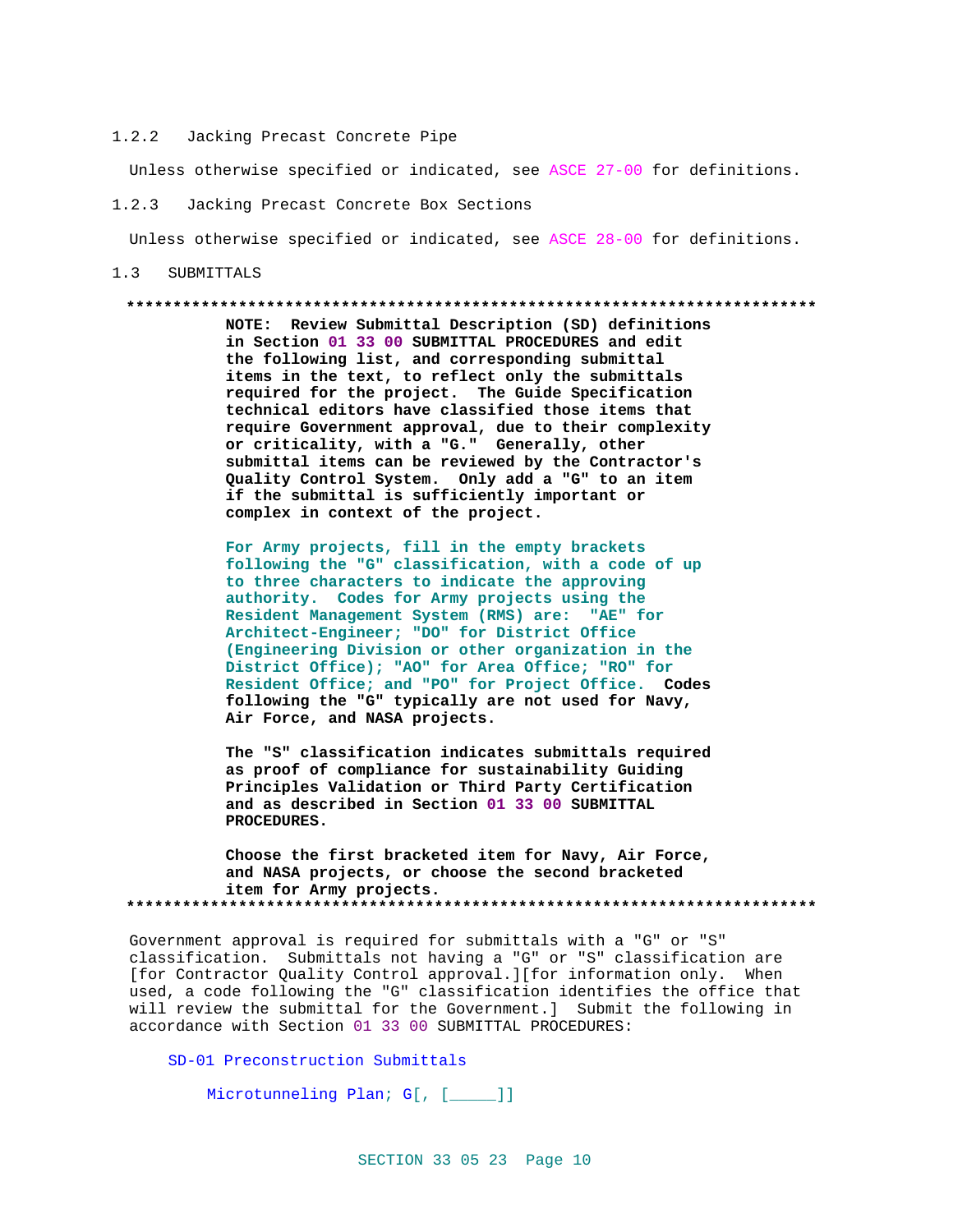Boring and Jacking Plan; G[, [\_\_\_\_]]

Statement of Contractor Qualifications; G[, [\_\_\_\_]]

SD-03 Product Data

NOTE: Use other specifications to require submittals for the actual carrier pipe unless the pipe casing is going to act as the carrier pipe. 

Pipe casing [and couplings]; G[, [\_\_\_\_]]

Lubricating Fluid for pipe exterior; G[, [\_\_\_\_]]

Submit manufacturer's standard drawings or catalog cuts, except submit both drawings and cuts for push-on [and rubber-gasketed bell-and-spigot] joints. Include information concerning gaskets with submittal for joints and couplings.

SD-05 Design Data

# NOTE: Suggested Submittals:

1. Submit the following for review by the designer:

a. Manufacturer's literature describing in detail the microtunneling boring and jacking system to be used. Detailed descriptions of projects on which this system has been successfully used, giving total pipe length, soil conditions, accuracy achieved, project duration, and number of restarts.

b. Method of spoil removal (from the boring to final disposition).

c. Anticipated jacking loads.

d. Method(s) of controlling surface and groundwater throughout the work, including at access shafts and adjacent surface workspaces.

e. Shaft dimensions, locations, surfaced construction, profile, depth, method of excavation, shoring bracing, and thrust block design.

f. Verification that the pipe complies with the specification. 

Design calculations for pipe casing; G[, [\_\_\_\_]]

Access Shaft Construction Plan; G[, [ ]]

SD-06 Test Reports

Monitoring Survey; G[, [\_\_\_\_]]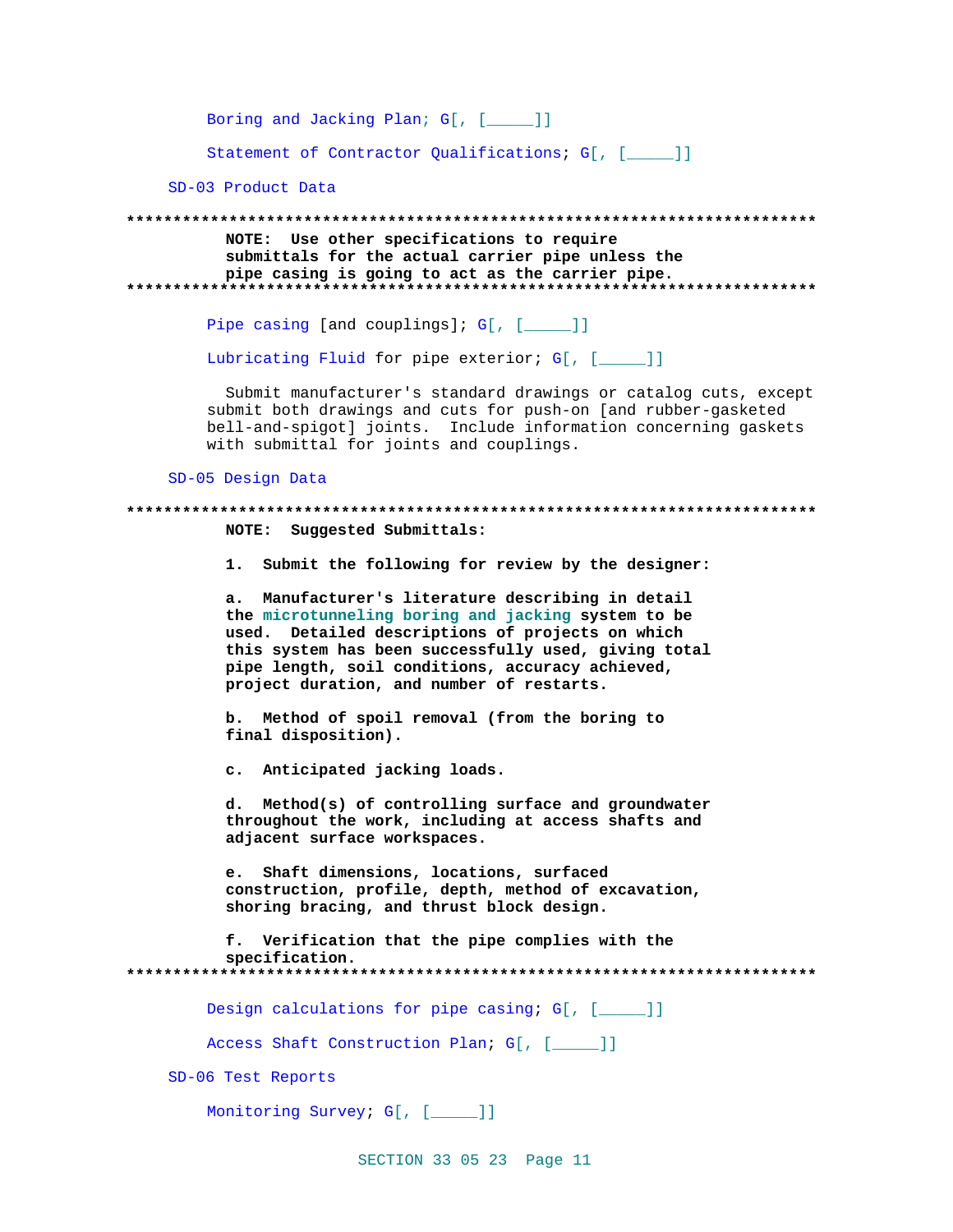SD-08 Manufacturer's Instructions

Installation procedures for pipe casing; G[, [\_\_\_\_\_]]

Safety Data Sheets; G[, [\_\_\_\_]]

SD-11 Closeout Submittals

Record Drawings; G[, [\_\_\_\_\_]]

Daily Work Logs of installation operations, including records of the volume of materials removed, daily progress and grout volumes used, and as-built drawings of location and alignment of  $[casing][pipeline]; G[, [$ 

#### 1.4 PRE-CONSTRUCTION

No later than 45 days prior to commencement of the work, submit the following to the Contracting Officer for review and approval:

Microtunneling Plan

Boring and Jacking Plan

Access Shaft Construction Plan

Statement of Contractor Qualifications

Submit a complete list of all drilling fluids, additives, and mixtures to be used along with Safety Data Sheets.

#### 1.5 QUALITY CONTROL

1.5.1 STATEMENT OF CONTRACTOR QUALIFICATIONS

Contractors are required to have proven and successful experience in microtunneling boring and jacking. The experience is the successful completion of similar projects to the tolerances indicated for the size of pipe and quantities shown on the plans, in the anticipated soil conditions indicated in the geotechnical report included in the contract documents. Submit a description of at least three such projects which include, at a minimum, a listing of the location(s), date of projects, owner with contact information, pipe type, size installed, length of installation, type, and manufacturer of equipment used, and other information relevant to the successful completion of the project.

#### 1.5.2 RECORDS

### 1.5.2.1 DAILY WORK LOG

Maintain a work log of construction events and observations. Include the following information for each days work:

- a. Hours worked.
- b. Location of boring machine face or shield by station and progress made in advancing pipe.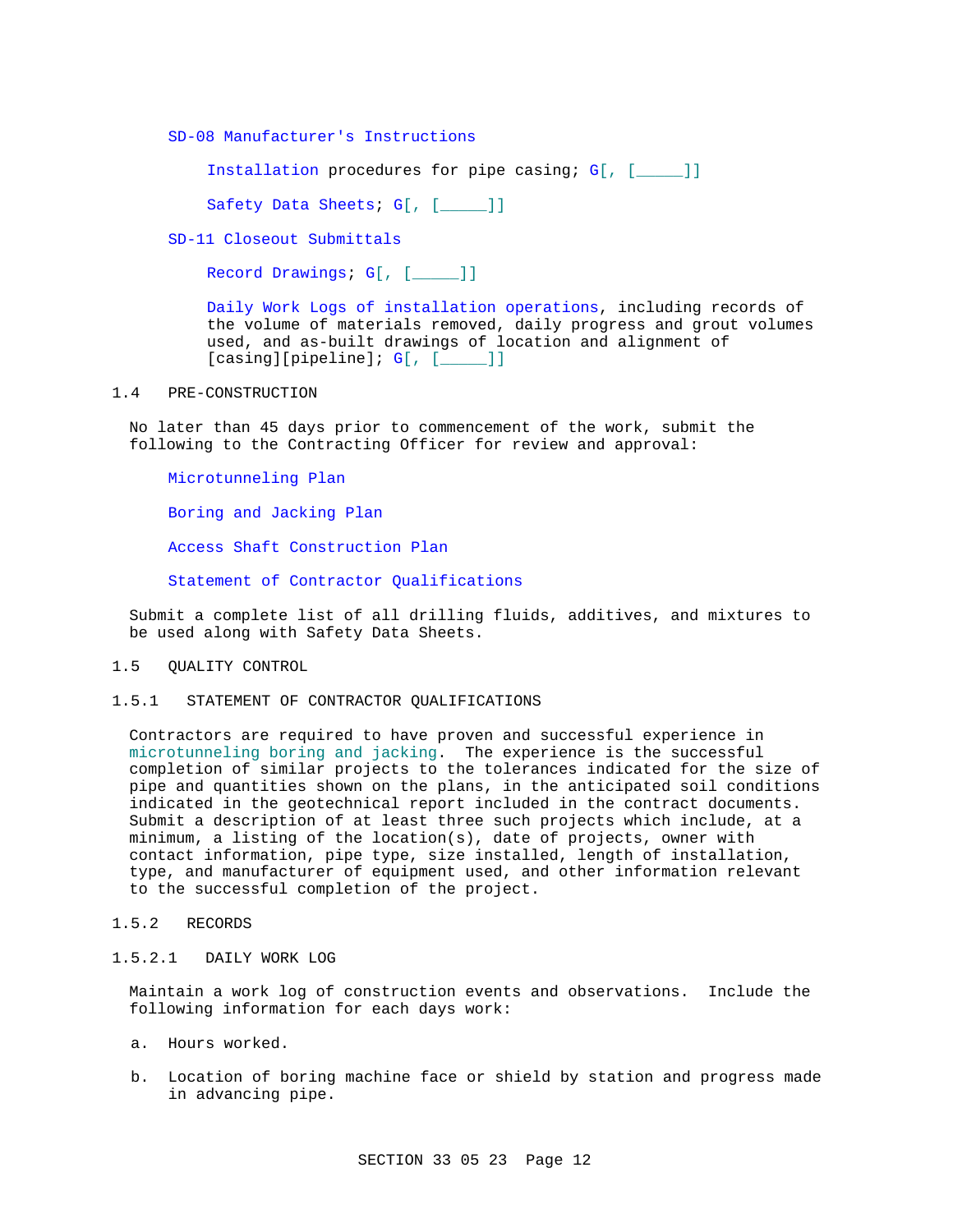- c. Completed field forms, such as steering control logs, for checking line and grade of boring operation, showing achieved alignment relative to design alignment.
- d. Maximum pipe jacking pressures per drive.
- e. Ground water control operations and piezometric levels.
- f. Descriptions of soil conditions encountered.
- g. Any unusual conditions or events, including observed ground movement.
- h. Reasons for operational shutdown in event drive is halted.
- 1.6 DELIVERY, STORAGE, AND HANDLING

Inspect materials delivered to site for damage. Unload and store with minimum handling. Store materials on site in enclosures or under protective covering. Store [jointing materials and] rubber gaskets under cover out of direct sunlight. Do not store materials directly on the ground. Keep inside of pipes free of dirt and debris.

#### 1.6.1 Handling

Handle pipe in a manner to ensure delivery to the excavation site in sound undamaged condition. Avoid damage to coatings and linings on pipe; make repairs if coatings or linings are damaged. Carry, do not drag pipe to the excavation site. [Store jointing materials and] [rubber gaskets that are not to be installed immediately, under cover out of direct sunlight.] [Handle steel pipe with [coal-tar enamel] [coal-tar epoxy] coating in accordance with the provisions for handling coal-tar enamel coated pipe in AWWA C203. Handling coal-tar epoxy coated steel is not permitted below 4.4 degrees C 40 degrees F.]

## 1.7 SAFETY

1.7.1 General

Provide procedures for safe conduct of the work in accordance with  $EM$  385-1-1. When and where installations temporarily disrupt pedestrian use of sidewalk areas for periods exceeding two consecutive work days, provide an alternate route that meets current ABA Accessibility Standard for Department of Defense Facilities.

## 1.7.2 Equipment

Utilize equipment that employs a common grounding system to prevent electrical shock in the event of underground electrical cable strike. Ensure the grounding system connects all pieces of interconnecting machinery; the drill, mud mixing system, drill power unit, drill rod trailer, operators booth, worker grounding mats, and any other interconnected equipment to a common ground. Utilize equipment having an "electrical strike" audible and visual warning system that notifies the system operators of an electrical strike.

1.7.3 Sheeting, Shoring and Dewatering

Provide sheeting, shoring and dewatering as specified in Section 31 23 00.00 20, EXCAVATION AND FILL, and as specified herein.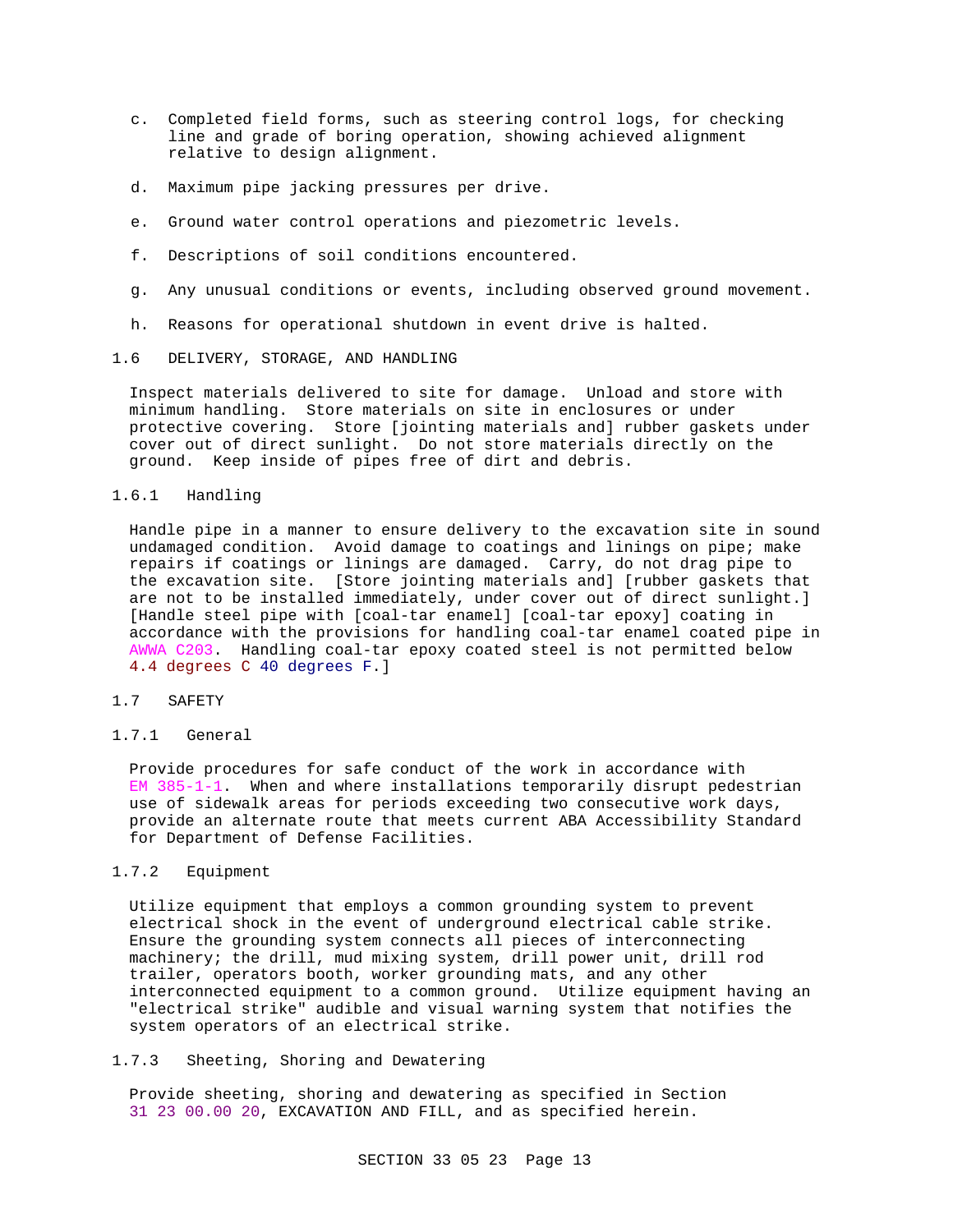#### 1.7.4 Tunnel Bore

Unprotected mining of the tunnel bore is not permitted. Fully support the tunnel face and bore at all times.

- 1.8 QUALITY ASSURANCE
- 1.8.1 Microtunneling PlanBoring and Jacking Plan

Provide a plan prepared, signed and sealed by a licensed Professional Engineer and include the following:

- 1.8.1.1 Operational Layout
- 1.8.1.1.1 Layout Plan

Provide a plan location of the operation, discussing relationship of equipment, the method of construction and details for the following:

- a. Access pits configurations and details, including equipment layout.
- b. Location of intermediate jacking stations, if required.
- c. Casing pipe with connection details.
- 1.8.1.1.2 Pedestrian Access Around Site

When and where installations disrupt pedestrian use of sidewalk areas for periods exceeding two consecutive days, provide an alternate route that meets current ADA requirements.

1.8.1.2 Method and Procedures

Provide an outline of the methods and procedures, including drawings, schedule of operations, specifications, and manufacturer's catalog data for products in lieu of specifications, methods of operation for microtunneling boring and jacking operations, and specifically the following:

- a. Jacking Equipment and Methods: Provide drawings of the jacking frame, jacking head, reaction blocks, jacking installation, pipe guides, procedures for lubricating exterior of pipe during jacking (if applicable), maximum force that jacking equipment can deliver.
- b. Boring Equipment and Methods: Provide a discussion of the methods of operation, design and specifications for boring operation, steerage control, line and grade control methods, proposed procedures for removing or clearing obstructions, and a description of proposed methods for ground stabilization and minimizing overexcavation and loss of ground. Submit safety data sheets for fluids, grout, or chemical products.
- c. Casing Annulus and Interior Space Grouting: Identify casing insulators/spacers/centralizers/tiedowns (type, number, spacing and installation instructions,) grout materials and method of placement, description of equipment used and grout pressure employed.
- d. Survey Alignment Control: Identify method and equipment to install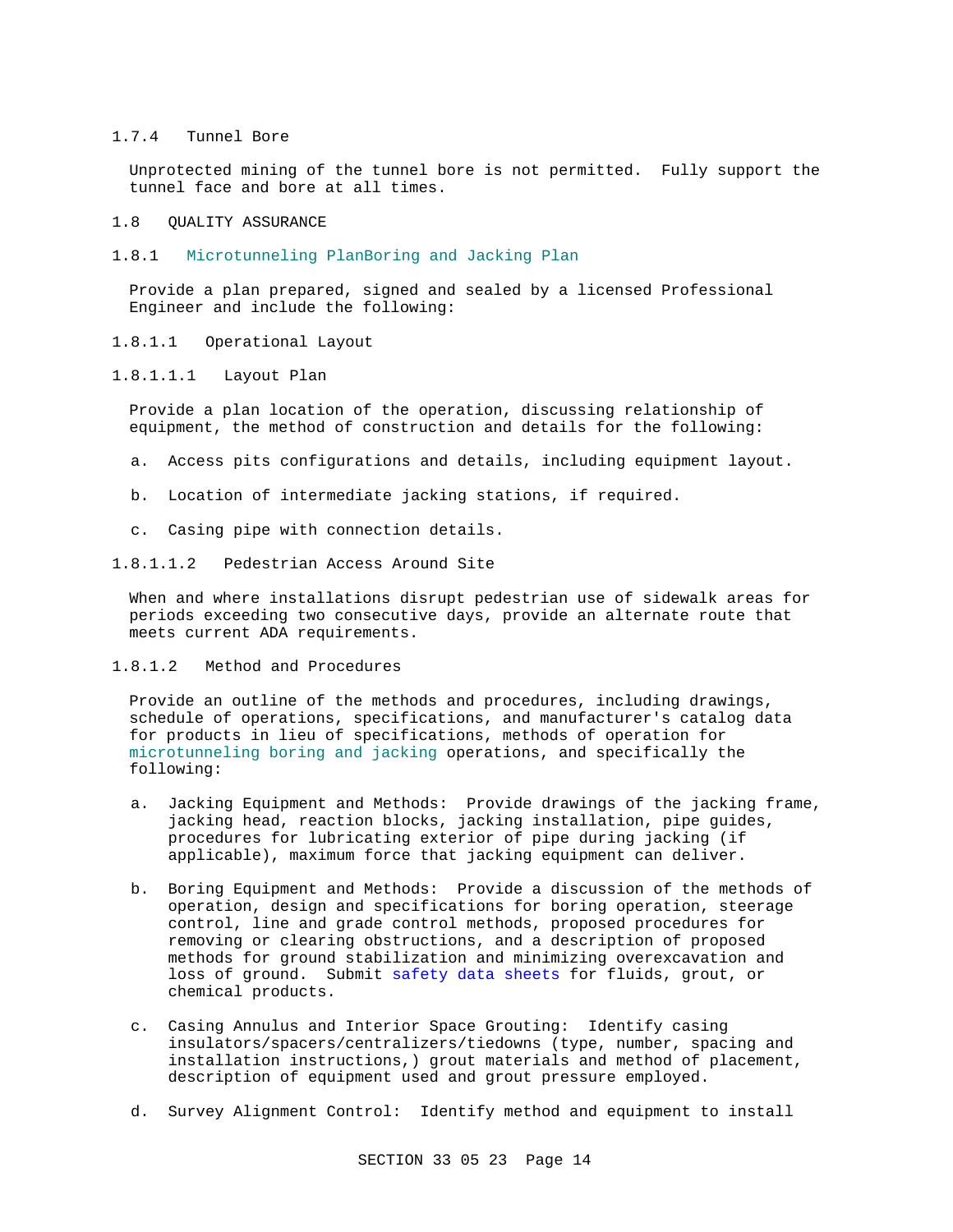pipe within specified tolerances.

- e. Ground Stabilization: Discuss dewatering and grouting, identification of measures and methods used to stabilize face at heading (if necessary), narrative of equipment, procedure and grout mix, and identification of subcontractor who will perform any required stabilization grouting.
- f. Excavation Support System Plan: Provide a plan and discussion of methods to be employed, including design drawings and calculations, sealed and signed by a licensed Professional Engineer.
- g. Monitoring/Survey Plan: Develop and provide a discussion of the monitoring/survey plan to be employed to protect structures and utilities from settlement and/or heave, including the following. Incorporate into the plan any supplemental requirements specified in Part 3, paragraph entitled "Field Quality Control".
	- (1) Structures Assessment: Provide a discussion of structures and utilities to be protected, and measures to be employed for preconstruction and postconstruction assessment of critical structures, namely those located within the [zone of active excavation][a distance equal to [5] [\_\_\_\_\_] times the depth of the boring from the ground surface] from proposed pipe centerline. Include photographs or video of existing damage to structures in the vicinity of sewer alignment in assessment reports.
	- (2) Instrumentation Monitoring Plan: Describe of instrumentation design, layout of instrumentation points, equipment installation details, manufacturer's catalog literature, and monitoring report forms.
	- (3) Surface Settlement Monitoring Plan: Identify on a plan the location of settlement monitoring points, reference benchmarks, survey frequency and procedures, and reporting formats.
- [ h. Contingency Plan: Provide a plan and discuss protection of pavements, adjacent structures, and utilities affected by adverse movements detected by instrumentation. As a minimum, include the following:
	- (1) Names, telephone numbers, and locations of persons responsible for implementation of contingency plans.
	- (2) Materials and equipment required to implement contingency plans. Identify the location of all required materials and equipment.
	- (3) Step-by-step procedure for performing work involved in implementation of the contingency plans.
	- (4) Clear identification of the objectives of the contingency plans and methods to measure plan success.
- ]PART 2 PRODUCTS

#### 2.1 SYSTEM DESCRIPTION

The work includes providing labor, materials, and specialized equipment for the installation of utility pipelines utilizing the boring and jacking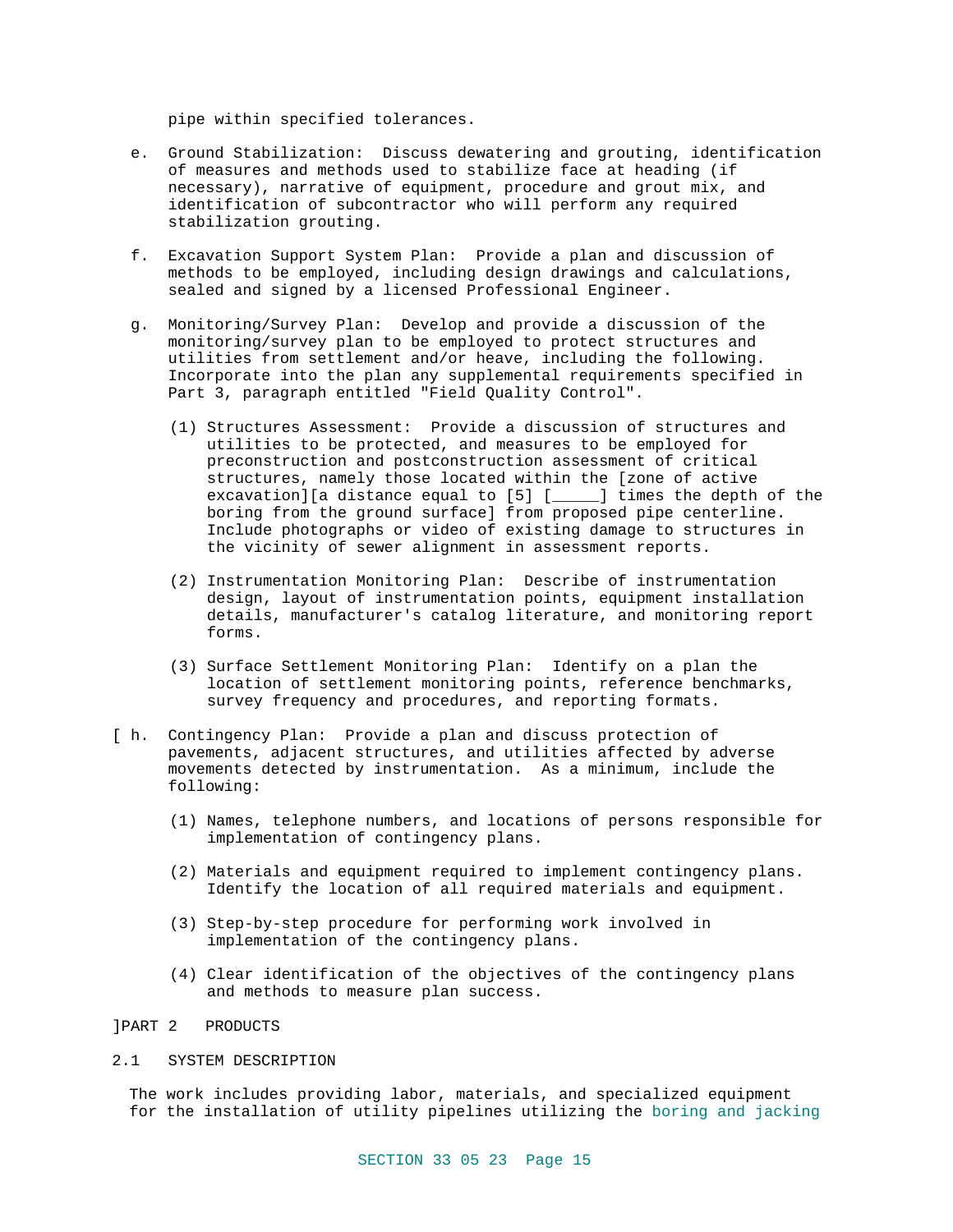microtunneling methods of installation.

## 2.1.1 Design Requirements

#### **\*\*\*\*\*\*\*\*\*\*\*\*\*\*\*\*\*\*\*\*\*\*\*\*\*\*\*\*\*\*\*\*\*\*\*\*\*\*\*\*\*\*\*\*\*\*\*\*\*\*\*\*\*\*\*\*\*\*\*\*\*\*\*\*\*\*\*\*\*\*\*\*\*\* NOTE: Use ASCE 36-15, ASCE 27-00, ASCE 28-00 as applicable. \*\*\*\*\*\*\*\*\*\*\*\*\*\*\*\*\*\*\*\*\*\*\*\*\*\*\*\*\*\*\*\*\*\*\*\*\*\*\*\*\*\*\*\*\*\*\*\*\*\*\*\*\*\*\*\*\*\*\*\*\*\*\*\*\*\*\*\*\*\*\*\*\*\***

#### 2.1.1.1 Excavations

Design excavations, including access shaft walls, considering loadings from reaction blocks, traffic loads and any surcharge loads.

2.1.1.1.1 Highway Crossing Criteria

For loadings under highways use HS20 vehicle loading distribution in accordance with AASHTO.

2.1.1.1.2 Railway Crossing Criteria

For pipe crossings under railways use Cooper E-80 locomotive loading distributions in accordance with AREMA Eng Man specifications for culverts. Account for loading due to any multiple tracks.

2.1.1.2 Design Calculations of Pipe Casing

Submit design calculations for pipe casing demonstrating that the equipment used in installing the pipe will not distort or otherwise damage the pipe. Provide calculations of maximum allowable jacking force to be used based on pipe materials to be used. The calculations are to be sealed by a licensed Professional Engineer using soil properties derived from subsurface investigations performed along the utility route.

#### 2.2 EQUIPMENT

2.2.1 Microtunneling System

### 2.2.1.1 General Requirements

Utilize a continuously monitored laser guided Microtunneling Boring Machine (MTBM) system matched to the expected subsurface conditions, a hydraulic jacking system to jack the pipeline, a process to remove the slurry from the slurry water, a guidance system to provide installation accuracy to within the indicated tolerances, excavation equipment, material handling equipment, a dewatering system, and sheeting/shoring required to provide the work indicated and meet the following minimum performance requirements:

- a. Capable of providing positive face support both during excavation and during shutdown regardless of the MTBM type.
- b. Capable of handling and removing materials of high water content from the machine head.
- c. All functions are controlled remotely from a surface control unit.
- d. Capable of controlling rotation utilizing a bidirectional drive on the cutter head or by using anti-roll fins or grippers.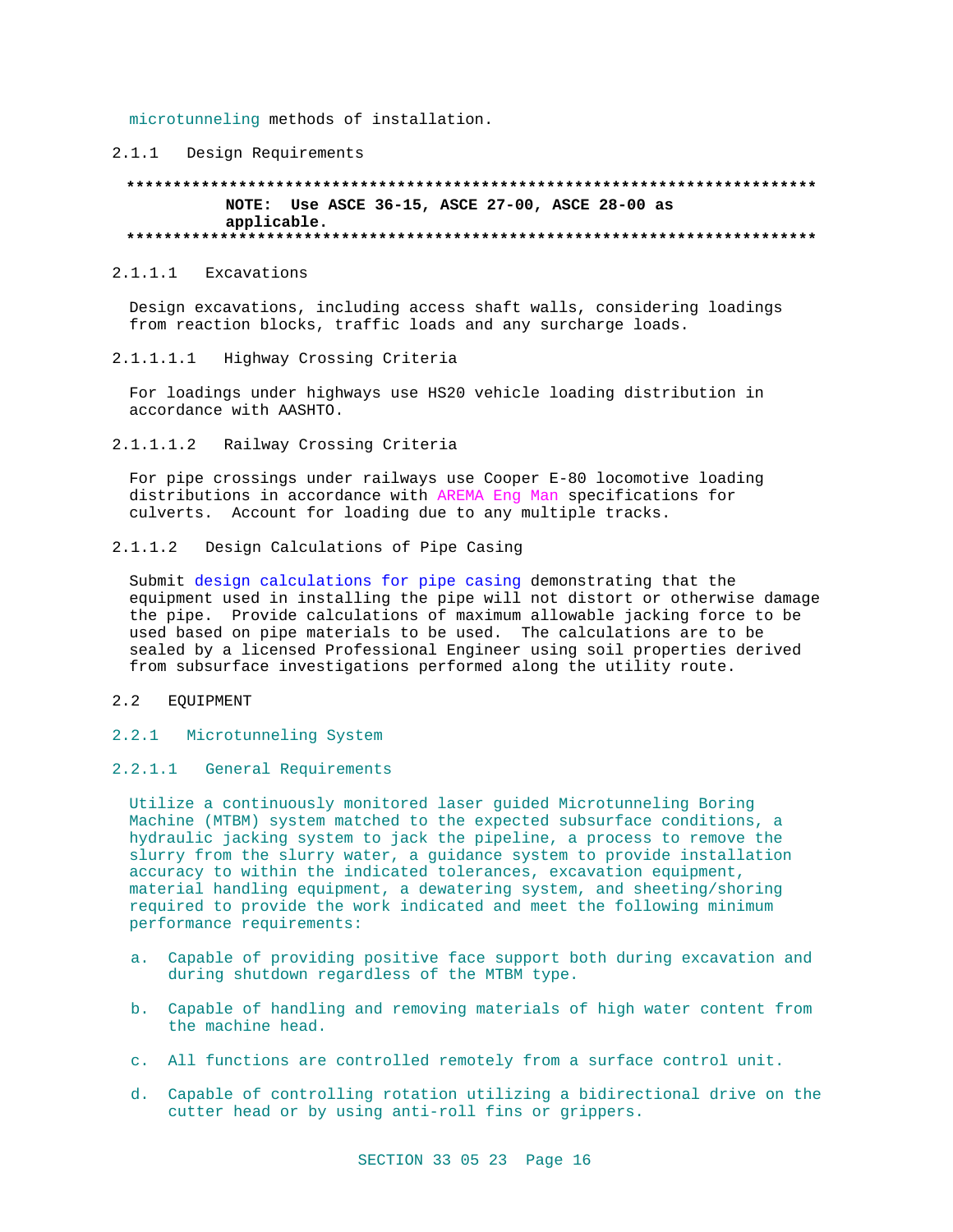- e. Capable of injecting lubricant around the exterior of the pipe being jacked.
- f. Capable of controlling heave and settlement.

## NOTE: Specify the maximum allowable overcut of the advancing equipment to satisfy settlement or heave tolerances. usually overcut is not to exceed 25 mml inch on the radius of the pipe.

g. Minimize overcut during the operation. Do not exceed 25 mml inch [\_\_\_\_\_] on the radius, unless approved by the Contracting Officer.

#### 2.2.1.2 Control System

The main control system of the MTBM is to provide the following information to the operator, as the minimum, required for successful operation of the MTBM:

- a. Deviation of the MTBM from the required line and grade of the pipeline (normally by reference to a laser beam).
- b. Grade and roll of the MTBM.
- c. Jacking load.
- d. Torque and RPM of the cutter head.
- e. Instantaneous jacking rate and total distance jacked.
- f. Indication of steering direction.
- g. Progress of pipe advancement via CCTV at the pipe head.

#### 2.2.2 Boring and Jacking System

Utilize a continuously monitored boring and jacking system matched to the expected subsurface conditions, a hydraulic jacking system to jack the pipeline, an auger to remove boring spoils, a guidance system to provide installation accuracy within the indicated tolerances, excavation equipment, material handling equipment, a dewatering system, and sheeting/shoring required to provide the work indicated.

#### Pipe Jacking Equipment  $2.2.3$

Provide main jacking equipment with a capacity greater than the anticipated jacking load. Provide intermediate jacking stations when the total anticipated jacking force needed to complete the installation may exceed the capacity of the main jacks or the designed maximum jacking force for the pipe. The jacking system is to supply a uniform distribution of jacking forces on the end of the pipe by use of thruster rings and cushioning material.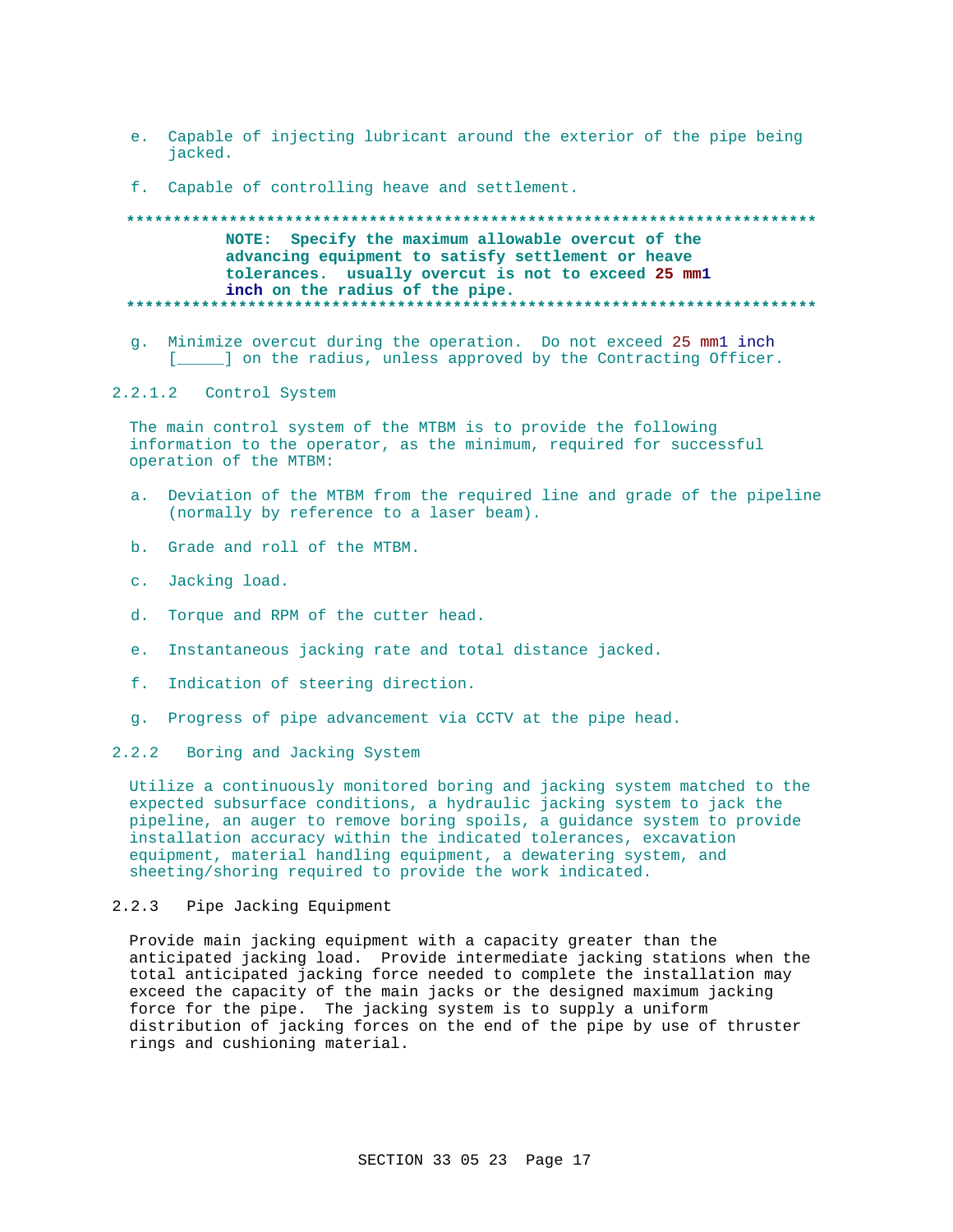## 2.3 MATERIALS

### 2.3.1 Pipe Casing

Provide straight wall pipe casing [of type and diameter indicated] of [reinforced concrete pipe (RCP)] [steel pipe].

[2.3.1.1 Reinforced Concrete Pipe

## **\*\*\*\*\*\*\*\*\*\*\*\*\*\*\*\*\*\*\*\*\*\*\*\*\*\*\*\*\*\*\*\*\*\*\*\*\*\*\*\*\*\*\*\*\*\*\*\*\*\*\*\*\*\*\*\*\*\*\*\*\*\*\*\*\*\*\*\*\*\*\*\*\*\* NOTE: This section covers tongue and groove, straight wall reinforced concrete pipe intended for use as conveyance systems of sewage and storm water, and for the construction of culverts and industrial casings installed and constructed by microtunneling boring and jacking methods. \*\*\*\*\*\*\*\*\*\*\*\*\*\*\*\*\*\*\*\*\*\*\*\*\*\*\*\*\*\*\*\*\*\*\*\*\*\*\*\*\*\*\*\*\*\*\*\*\*\*\*\*\*\*\*\*\*\*\*\*\*\*\*\*\*\*\*\*\*\*\*\*\*\***

#### 2.3.1.1.1 Pipe

Pipe, [[\_\_\_\_\_] mm inch inside diameter,] class [\_\_\_\_\_], nominal length [\_\_\_\_\_] and concrete strength [\_\_\_\_\_] MPa psi in accordance with ASTM C76M ASTM C76.

## 2.3.1.1.2 Joints and Jointing Material

Form joints of concrete and as detailed in the Contract drawings. Utilize a rubber gasket or mastic to provide the seal. [Incorporate an assembly of [steel bands] [or] [steel bell ends] and spigot rings and rubber gaskets in accordance with Contract drawings.]

### 2.3.1.1.3 Internal Diameter

The internal diameter of [ 300 to 600 mm 12 to 24 inch pipe cannot vary by more than plus 6 mm 1/4 inch from the design diameter.][ 600 mm 24 inch and larger pipe cannot vary from the design diameter by more than plus one percent or plus 10 mm 3/8 inch, whichever is less.]

## 2.3.1.1.4 Wall Thickness

At any location along the length of the pipe, or at any point around its circumference, the wall thickness cannot vary by more than plus five percent of the design diameter.

## 2.3.1.1.5 End Squareness

Ensure that each pipe end lies within two planes perpendicular to the longitudinal center line of the pipe, spaced at 10 mm 3/8 inches apart. Square the tongue or spigot end to within 5 mm 3/16 inches and the groove or bell end of the pipe to within 5 mm 3/16 inches.

# 2.3.1.1.6 Roundness

Ensure that the outside diameter of the pipe does not vary from a true circle by more than one percent. Permissible out-of-round dimensions are one half the difference between the maximum and minimum outer diameter of the pipe at any one location along the barrel.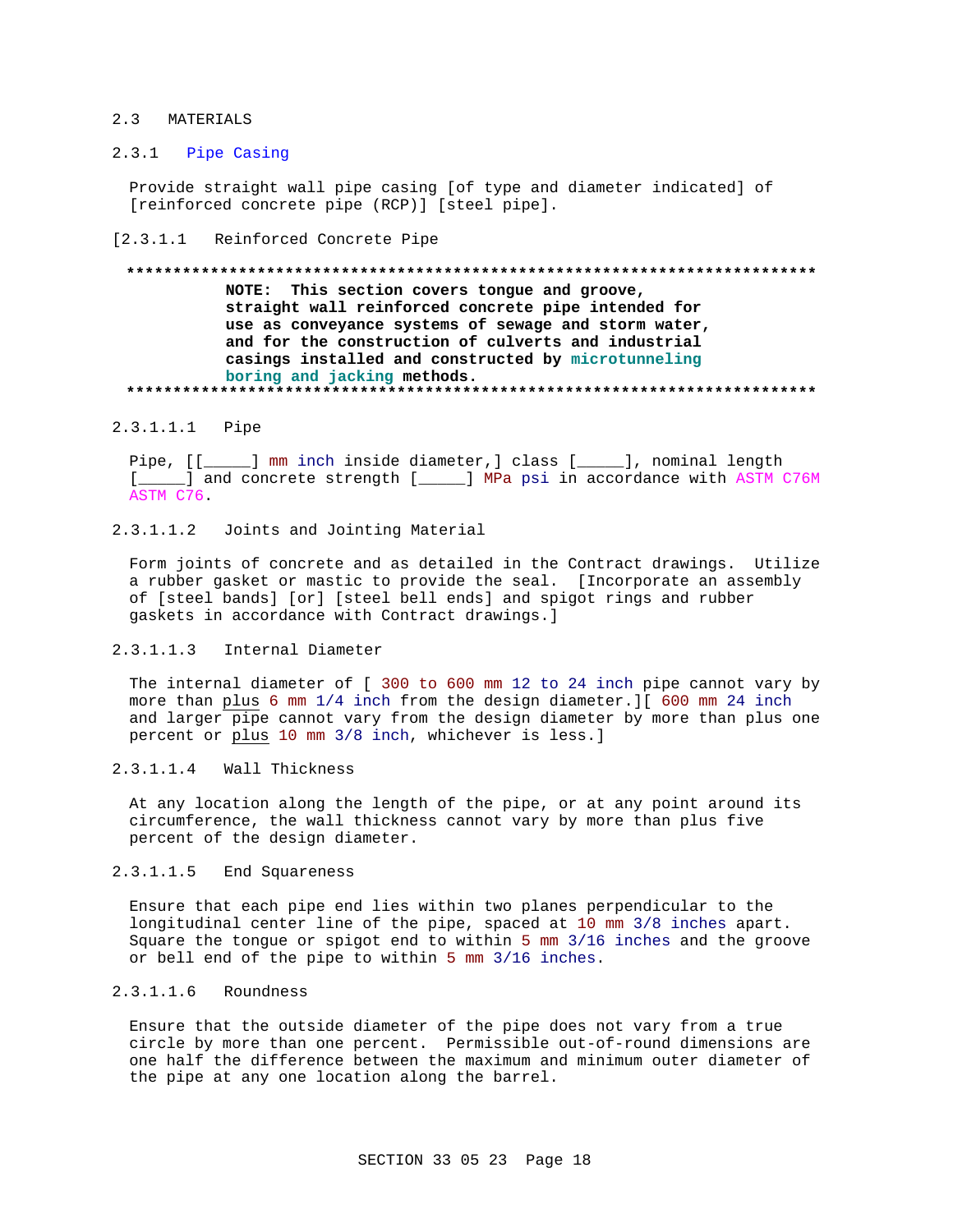#### 2.3.1.1.7 Length of Pipe

Do not deviate from the finished pipe design length by more than plus 3 mm per 300 mm  $1/8$  inch per foot with a maximum variation of plus 13  $\frac{1}{mm}$   $\frac{1}{2}$ inch in any length of pipe.

#### 2.3.1.1.8 Length of Two Opposite Sides

Variations in laying length of two opposite sides of the pipe cannot exceed [6 mm1/4 inch for all sizes through 600 mm 24 inches internal diameter] [3 mm per 300 mm1/8 inch per foot for all sizes larger than 600 mm 24 inches in internal diameter], with a maximum of 10 mm 3/8 inches in any length of pipe.

### ][2.3.1.2 Steel Pipe

## **\*\*\*\*\*\*\*\*\*\*\*\*\*\*\*\*\*\*\*\*\*\*\*\*\*\*\*\*\*\*\*\*\*\*\*\*\*\*\*\*\*\*\*\*\*\*\*\*\*\*\*\*\*\*\*\*\*\*\*\*\*\*\*\*\*\*\*\*\*\*\*\*\*\* NOTE: This section covers steel pipe used as a casing pipe for other carrier pipes. This section also covers steel as the carrier pipe for stormwater, sanitary sewer or other utility lines. \*\*\*\*\*\*\*\*\*\*\*\*\*\*\*\*\*\*\*\*\*\*\*\*\*\*\*\*\*\*\*\*\*\*\*\*\*\*\*\*\*\*\*\*\*\*\*\*\*\*\*\*\*\*\*\*\*\*\*\*\*\*\*\*\*\*\*\*\*\*\*\*\*\***

### 2.3.1.2.1 Pipe

Provide steel pipe in conformance with [ASTM A139/A139M, Grade B with a minimum yield strength of 242 MPa 35,000 psi] [AWWA C200] [API Spec 5L Grade B] [ASTM A53/A53M] [ASTM A716] [ASTM A746]. [Weld steel pipe seamless, square cut with even lengths that complies with Articles 4.2, 4.3, and 4.4 of the API Spec 5L]. Pipe shall have an inside diameter of [\_\_\_\_\_] mm[\_\_\_\_\_] inches and a minimum wall thickness of [\_\_\_\_] mm[\_\_\_\_\_] inches [as indicated].

### **\*\*\*\*\*\*\*\*\*\*\*\*\*\*\*\*\*\*\*\*\*\*\*\*\*\*\*\*\*\*\*\*\*\*\*\*\*\*\*\*\*\*\*\*\*\*\*\*\*\*\*\*\*\*\*\*\*\*\*\*\*\*\*\*\*\*\*\*\*\*\*\*\*\* NOTE: Choose the first paragraph for microtunneling and the second for boring and jacking. Modify as needed. \*\*\*\*\*\*\*\*\*\*\*\*\*\*\*\*\*\*\*\*\*\*\*\*\*\*\*\*\*\*\*\*\*\*\*\*\*\*\*\*\*\*\*\*\*\*\*\*\*\*\*\*\*\*\*\*\*\*\*\*\*\*\*\*\*\*\*\*\*\*\*\*\*\***

### 2.3.1.2.2 Joints

- [ Accomplish the connection of adjacent pieces of microtunneling steel pipe by [field buttwelding,] [internal weld sleeves,] [integral press fit connectors,] by a certified welder, in compliance with AWS D1.1/D1.1M as long as loading and installation design criteria are met.
- ][Utilize casing pipe having beveled ends with a single V-groove for field welding. Butt weld joints using a full-penetration weld on the outside circumference of the pipe prior to jacking. The welds are to conform to the latest AWS Welding Code by a certified welder. Unless otherwise specified, inspect and test welds using a non-destructive testing method consisting of magnetic particle examination (MT), in compliance with the AWS code. Visually inspect in compliance with AWS D1.1/D1.1M visual inspection criteria by a certified welder and by the QC manager welds on casing pipe that is sacrificial (fully grouted internally). Non-destructive testing is not required on welds on casing pipe that is sacrificial.
- ] Grouting Plugs: On large pipe, (600-mm24-inch diameter or greater),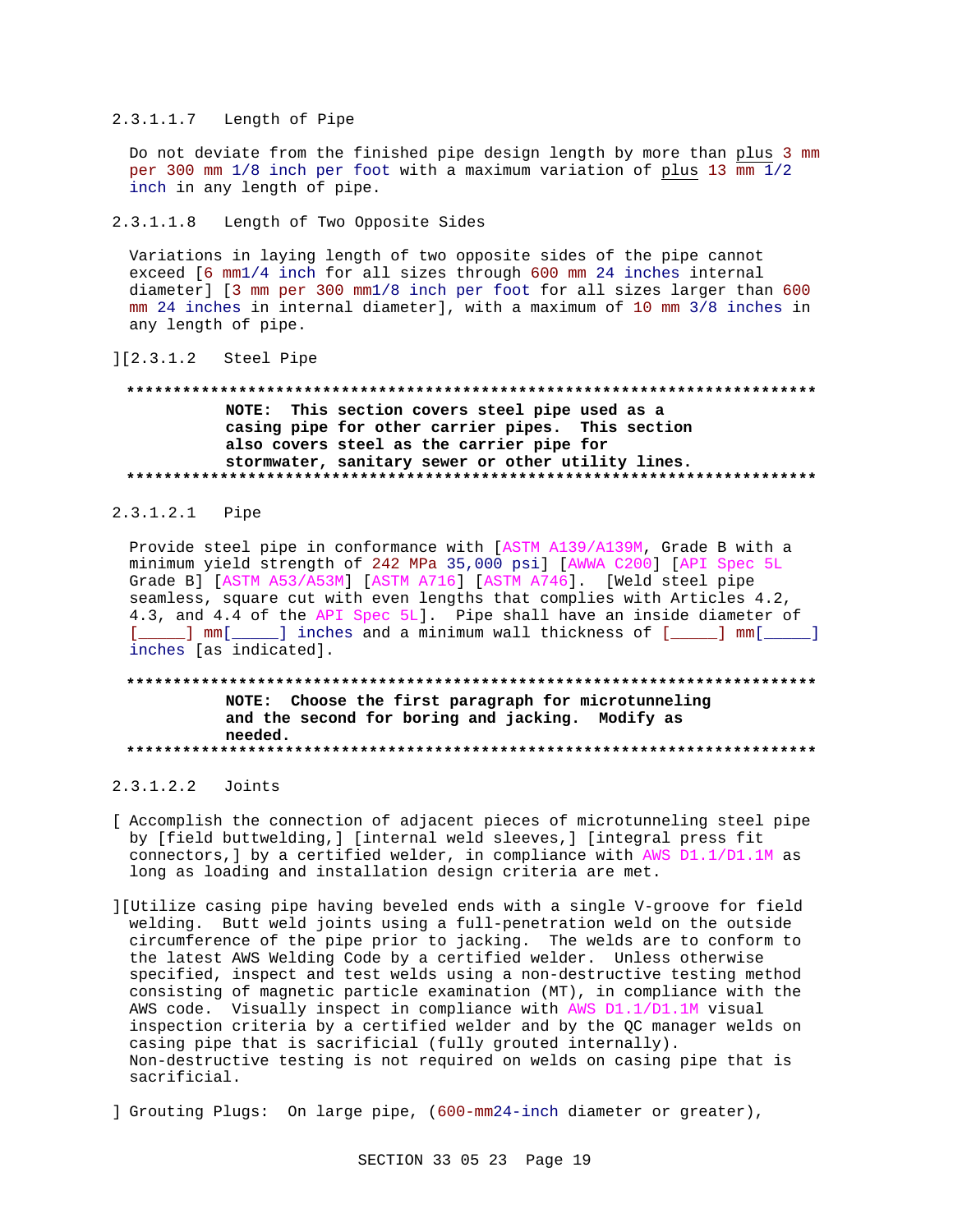provide pipe with 51-mm 2-inch diameter tapped holes with threaded plugs for exterior grouting.

#### 2.3.1.2.3 Roundness

The maximum difference between the major and minor outside diameters cannot exceed one percent of the specified nominal outside diameter or 6 mm 0.25 inch, whichever is less. [For pipe exceeding 1200 mm 48 inches in diameter, a maximum deviation of 13 mm 1/2 inch is permitted provided the circumference tolerance is maintained within 6 mm 1/4 inch.]

### 2.3.1.2.4 Circumference

Ensure that the outside circumference is within plus one percent of the nominal circumference or within plus 13 mm 0.50 inches, whichever is less.

#### 2.3.1.2.5 Straightness

The maximum allowable straightness deviation in any 3 m 10 foot length cannot exceed 3 mm 1/8 inch. [For lengths over 3 m 10 feet, the maximum allowable deviation of the entire pipe length is computed by the following formula, but not to exceed 10 mm 3/8 inch in any length exceeding 9.1 m 30 foot length: Maximum Allowable Deviation in mm equals (1/8) times (total length in meters) divided by 0.125 Maximum Allowable Deviation in inches equals (1/8) times (total length in feet) divided by 10.]

### 2.3.1.2.6 Pipe Ends

Ensure that the end of the pipe is perpendicular to the longitudinal axis of the pipe and within 5 mm per meter 1/16 inch per foot of diameter, with a maximum allowable deviation of 6 mm 1/4 inch measured with a square and straightedge across the end of the pipe.

#### ]2.3.2 Grout

Provide cement grout for pressure grouting to fill the voids around the casing and for filling the interior annular space between carrier pipe and the casing composed of Portland cement conforming to ASTM C150/C150M, Type II, and sand meeting requirements of ASTM C33/C33Mfor fine aggregate, sufficiently fluid to inject through the casing and fill voids, with prompt setting to control grout flow. Utilize a grout with a minimum compressive strength of 0.70 MPa 100 psi attained within 24 hours. Admixtures are to be free of chlorides, corrosive or other material detrimental to the materials the grout contacts.

#### 2.3.3 CONCRETE

Provide 25 MPa 3000 psi concrete in accordance with Section 03 30 00 CAST-IN-PLACE CONCRETE.

### 2.3.4 Lubricating Fluid (Bentonite or Polymer)

Provide material for lubricating the exterior of pipe. Provide bentonite machine requirements of API Spec 13A and having the capacity of mixing with water to form a stable and homogeneous suspension.

### 2.3.5 SOIL MATERIALS

Provide soil materials in accordance with the requirements specified in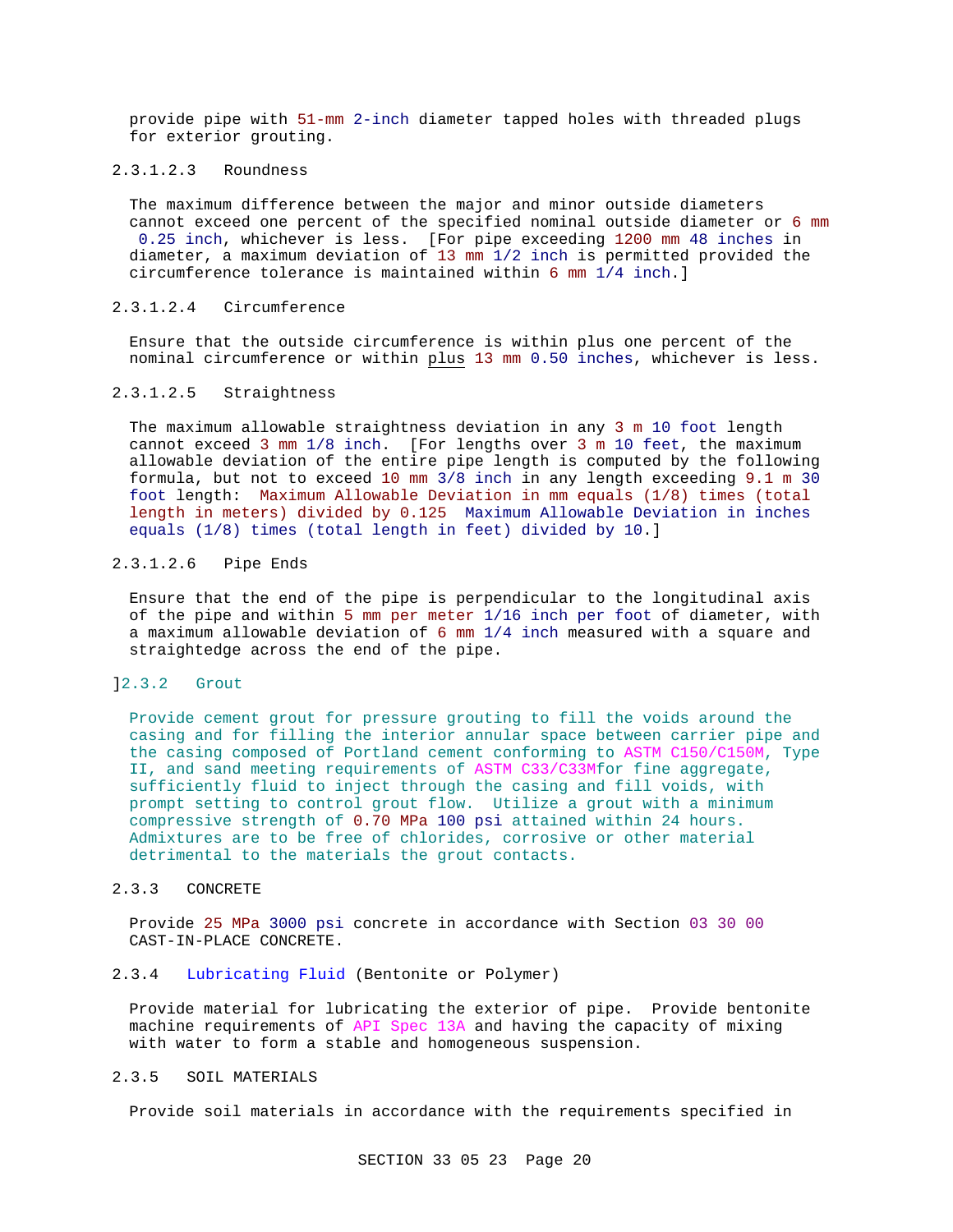Section [31 00 00 EARTHWORK] [31 23 00.00 20 EXCAVATION AND FILL].

#### $2.4$ Incidental Materials

#### 2.4.1 Casing Insulators/Bore Spacers

Provide carbon steel with polyvinyl chloride coating or stainless steel casing insulators/bore spacers 200 mm 8 inches in length for pipe 300 mm 12 inches and less in diameter, and 300 mm 12 inches in length for pipe 350 mm 14 inches and greater in diameter, having a 51 mm 2 inch minimum runner width. Orient spacers to allow for grout to flow easily to completely fill the casing pipe with grout throughout its length.

## NOTE: If casing pipe transitions to carrier pipe/utility duct without a structure, provide an end closure/bulkhead detail for the casing pipe transition and modify the following as to suit the detail.

## 2.4.2 End Closures/Bulkheads

Provide Temporary End Closures to contain grout used for filling the annular space between conduits and the casing. Provide Permanent End Closures of [\_\_\_\_\_] meters [\_\_\_\_\_] feet length as indicated consisting of brick and mortar (one part cement/two parts sand/water) to completely encapsulate the conduits transition into the casing. Center the closure on the casing pipe end.

#### PART 3 **EXECUTION**

### 3.1 PREPARATION

 $3.1.1$ Access Shaft and Pit Construction Plan

No later than 45 days prior to start of construction submit an Access Shaft Construction Plan. Include in the plan a discussion of the method of construction of access shafts used for microtunneling boring and jacking. Address the excavation methods, dewatering system, sheeting/shoring and bracing systems proposed for use, and any ground stabilization to be employed for the shaft work area or thrust block. Acceptable construction methods include the use of interlocked steel sheetpiling or precast circular concrete segments lowered in place during excavation.

## 3.1.1.1 Design Requirements

- a. Construct shafts of a size commensurate with safe working practices [at locations indicated]. [Coordinate shaft locations with the Contracting Officer.] The Contractor may propose to relocate shafts to better suit the capabilities of the equipment/methods proposed, but may not alter either the indicated pipeline alignment or structures associated with the installed pipeline, nor result in additional claims for compensation.
- b. To the extent possible, keep shaft locations clear of pavements [and within a single traffic lane, ] in order to minimize disruption to the flow of traffic. Locate support equipment, spoil piles, and materials to minimize disruption to traffic.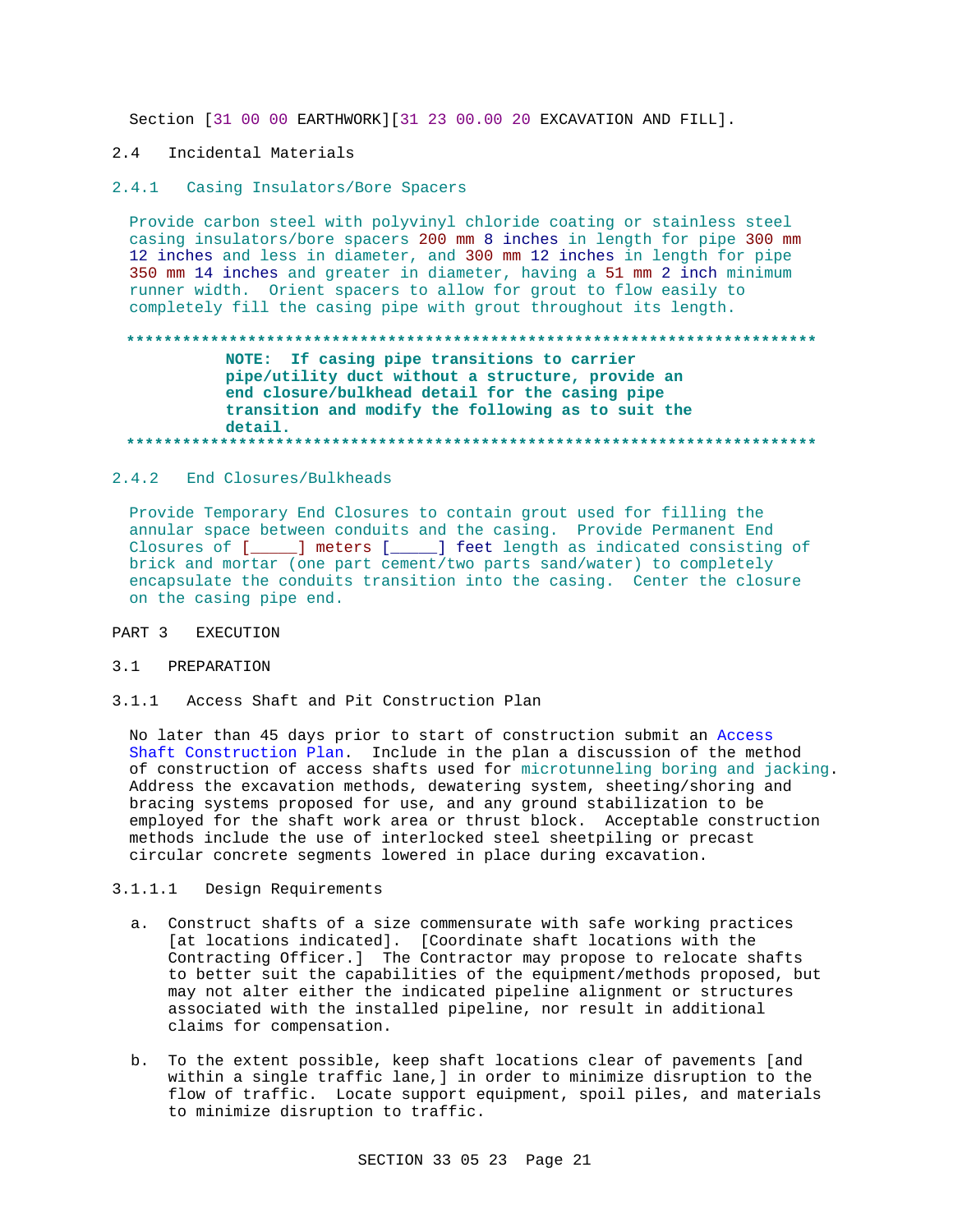- c. Support all excavations and prevent movement of the soil, pavement, utilities or structures outside of the excavation. Furnish, place, and maintain sheeting, bracing, and lining required to support the sides of all shafts and to provide adequate protection of the work, personnel, and the general public. Provide a concrete floor in the jacking access shaft. Design loads on the sides of the jacking and receiving pit walls are dependent on the construction method and flexibility of the wall systems.
- d. Consider the loading from boring or pipe jacking when preparing the design of the jacking and receiving pit supports as well as special provisions and reinforcement around the breakout location. Design the base of the pits to withstand uplift forces from the full design head of water, unless approved dewatering or other ground modification methods are employed.
- e. Construct a thrust block to transfer jacking loads into the soil. Ensure that the backstop and the proposed pipe alignment are square to each other and are designed to withstand the maximum jacking pressure to be used with a factor of safety of at least 2.5. Also, design the thrust block to minimize excessive deflections in such a manner as to avoid disturbance of adjacent structures or utilities or excessive ground movement. Begin jacking operations only after concrete thrust block or treated soil has attained the required strength.
- [ f. If tremie concrete sealing slabs are placed within the earth support system to prevent groundwater inflow when access shafts are dewatered, furnish and install sealing slabs of sufficient thickness to provide a minimum factor of safety of 1.2 against hydrostatic uplift in order to prevent bottom blowout when the excavation is completely dewatered.
- ]3.2 CONSTRUCTION
- 3.2.1 Access Shafts
- 3.2.1.1 Construction Requirements
	- a. Provide ground stabilization in the work area and the thrust block as required to accomplish the work.
	- b. Construct a jacking access shaft to accommodate the installation of pipe casings, equipment and piping jacking device. Install thrust blocks(s) as required and consolidate the ground (grout) where the casings exit the shaft. Provide a dry jacking work area having a stable concrete floor that drains to a recessed sump pump to handle nuisance inflow. Groundwater inflows into the jacking shaft are not to exceed 0.32 Liter/second 5 gallons/minute; soil inflows are not to exceed a total volume of 57 Liters 2 cubic feet.
	- c. Construct a receiver shaft to accommodate the installation of pipe casings and the equipment used in the work. Consolidate the ground (grout) where the casings enter the shaft.
	- d. Furnish, install, and maintain equipment to keep the jacking shaft free of excess water. Provide surface protection during the period of construction to ensure that surface runoff does not enter shafts. Adhere to the dewatering plan and do not affect surrounding soils or structures beyond the tolerances stated in paragraph entitled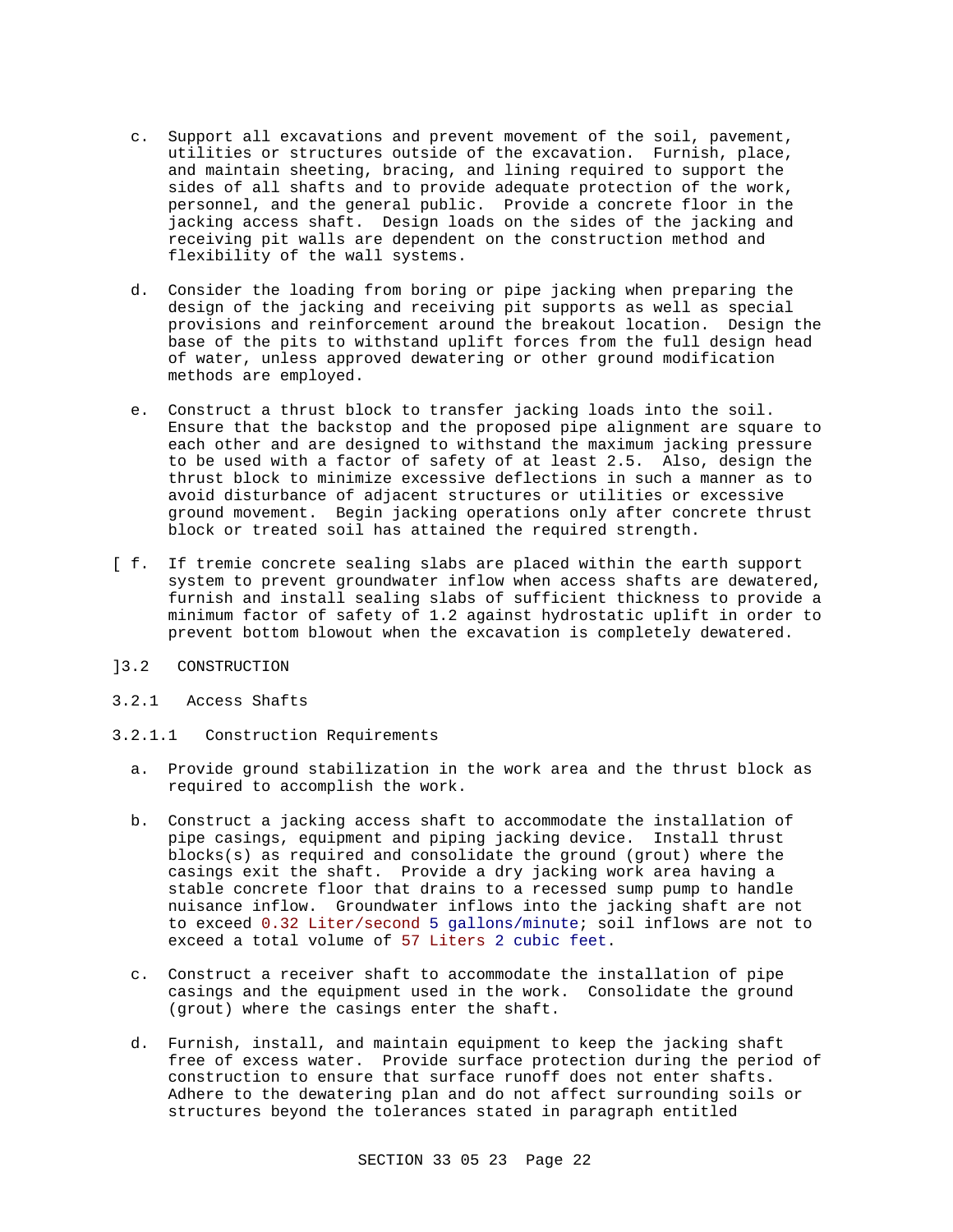"Tolerances."

- e. Provide security fence around all access shaft areas and provide shaft cover(s) when the shaft area is not in use.
- f. Pit Backfill and Compaction: Upon completion of the pipe jacking and all tests or inspections are complete remove all equipment, debris, and unacceptable materials from the pits and commence backfilling operation. Complete backfilling, compaction, and pavement repairs in accordance with [Section 31 00 00 EARTHWORK][31 23 00.00 20 EXCAVATION AND FILL].

#### 3.3 INSTALLATION

# 3.3.1 Installation of Tracer Wire

Install a continuous length of tracer wire for the full length of each run of nonmetallic pipe in accordance with the American Public Works Association Uniform Color Code. Attach wire to top of pipe in such a manner that will not be displaced during construction operations.

3.3.2 Connections to Existing Lines

Schedule connections to existing lines with the Contracting Officer to cause a minimum interruption of service on the existing line. [Make connections to existing lines under pressure [in accordance with the recommended procedures of the manufacturer of the pipe being tapped] [as indicated].]

### 3.3.3 Advancing the Pipe

Jack each pipe casing section forward as the excavation progresses in such a way to provide complete and adequate, ground support at all times. Utilize a bentonite slurry applied to the external surface of the pipe to reduce skin friction. Provide a jacking frame for developing a uniform distribution of jacking forces around the periphery of the pipe. Place a plywood spacer on the outer shoulder of the pipe casing joint. Design and construct the thrust reaction backstop to withstand the jacking forces. Continuously maintain a square alignment between the backstop and pipe casing and support the maximum obtainable jacking pressure with a safety factor at least 2.0. Continuously monitor the jacking pressure and rate of cutter head advancement. Exercise special care when setting the pipe guard rails in the jacking pit to ensure correctness of the alignment, grade and stability.

#### 3.3.3.1 Installation Requirements

- a. Utilize boring equipment capable of fully supporting the face of the tunnel.
- b. Maintain face pressure exerted at the heading by the MTBM as required to prevent loss of ground, groundwater inflows, and settlement or heave of the ground surface by balancing soils and groundwater pressures present.
- c. Dewatering for groundwater control is allowed at the jacking and receiving pits only.
- d. Do not jack pipe casing until the concrete thrust block and tremie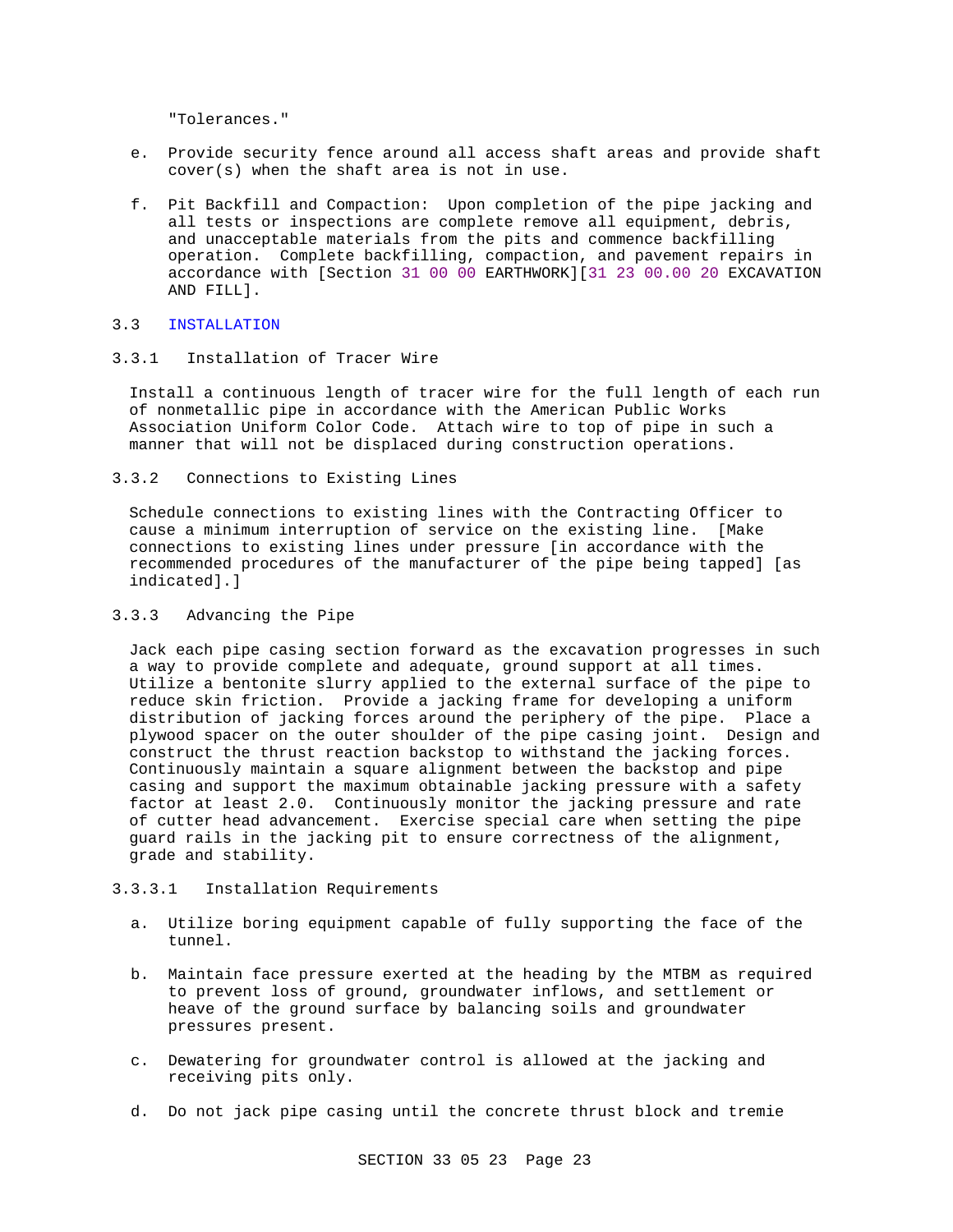seal (if selected), and grouted soil zone in jacking and receiving shafts have attained the required strength.

- e. Jack the pipe into place without causing damage to the coatings, joints or completed pipe section.
- f. After completion of the jacking operation between jacking and receiving shafts, displace the lubricate material from between the pipe casing exterior and the surrounding ground with a cement grout. Control pressure and the amount of grout to avoid pipe damage and displacement of the pipe and soil beyond the tolerances specified in paragraph "Tolerances." Grout within 48 hours after pipe installation has been completed to prevent any surface settlement due to movement of soil material into the void space or loosened zone around the pipe casing.
- g. Replace pipe casings damaged during installation.
- h. Ensure that the welds of steel pipe attain the full strength of the pipe and are watertight before jacking of the pipe section. Ensure that the inner face of the internal weld seam is flush with the pipe to facilitate the installation of the carrier pipe in the pipe casing.
- i. Perform all welding in accordance with requirements for shielded metal arc welding of AWS D1.5M/D1.5 for bridges and AWS D1.1/D1.1M for buildings and other structures.
- j. Provide a pipeline that has a consistent diameter across assembled joints.
- k. Once the tunneling process has begun, continue with that process uninterrupted until the pipe reaches the receiving shaft. Continue to push any damaged pipe until that damaged pipe section is pushed into the receiving shaft and is removed. Notify the [Contracting Officer][Engineer] immediately if any pipe is known to be or believed to be damaged.

## 3.3.4 [Carrier Pipe] [Conduit] Installation

### 3.3.4.1 Cleaning

Clean the inside of the casing of all foreign matter by using a pipe cleaning plug.

3.3.4.2 [Carrier Pipe] [Conduit Joints]

[Bond all metallic conduit joints within the casing pipe.] Inspect with the Contracting Officer, prior to backfilling trenches, the transition of [carrier pipe] [conduit] within the casing to non-cased trenching.

3.3.4.3 Casing Insulators/Spacers

Install casing insulators/spacers in accordance with approved submittals and the drawings. On center spacing is not to exceed 1.2 meters 4 feet.

- 3.3.4.4 End Closures/Bulkheads and Grouting of Casing Pipe
	- a. Closures: Seal ends of casing with [brick and mortar][\_\_\_\_\_\_\_\_\_\_\_].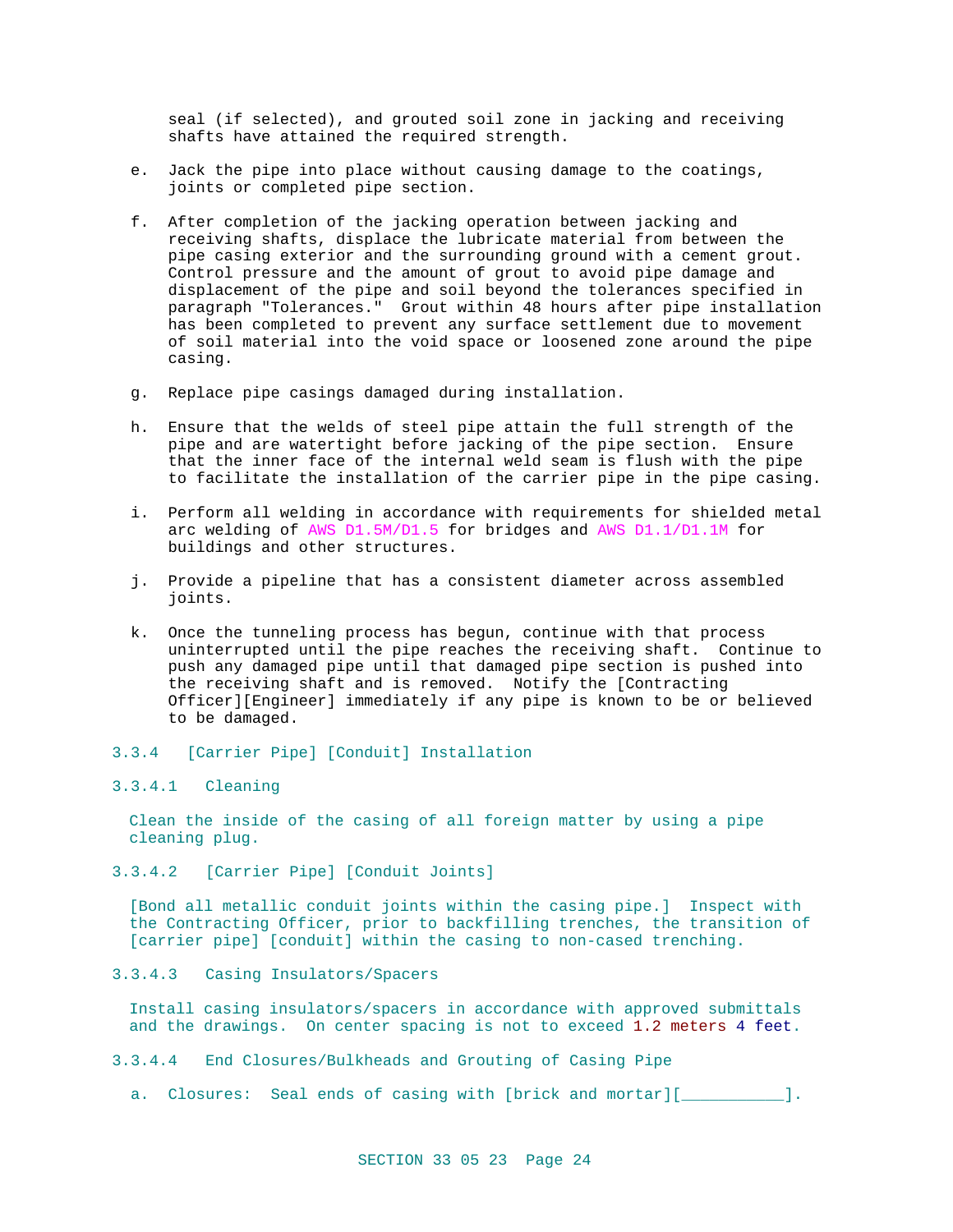b. After installing, inspecting and acceptance of the [carrier pipe][conduit] and spacers within the casing pipe, pressure fill the annular space between the [carrier pipe][conduit] and the casing pipe, with cement grout specified herein. Regulate pump pressures to refusal or in accordance with the approved grouting plan. Place grout in a sequence and manner that will preclude voids or pockets of entrapped air or water. Use a refusal pressure equal to 8.0 kg/sm per meter 0.5 psf per foot of overburden.

## 3.3.5 Ventilation

Provide adequate ventilation for all tunnels and shafts, following confined space entry procedures. Include such factors as the volume required to furnish fresh air in the shafts, and the volume to remove dust that may be caused by the cutting of the face and other operations which may impact the laser guidance system. In the design of the ventilation system, the minimum amount of fresh air to be supplied is [\_\_\_\_] cubic m/s

CFM. [Routinely test the air in areas accessed by workers in accordance with the most current OSHA methods and standards. The current OSHA allowable gas concentrations or those presented below, whichever are more stringent, shall be met:

| Carbon Monoxide  | $0.005$ percent |
|------------------|-----------------|
| Methane          | $0.25 percent$  |
| Hydrogen Sulfide | $0.001$ percent |
| Oxygen           | $>20.0$ percent |
|                  |                 |

#### $3.3.6$ Lighting

Provide adequate lighting for the nature of the activity being conducted by workers. Separate and insulate with ground fault interrupters power and lighting circuits. Comply with requirements with regards to shatter resistance and illumination requirements.

 $3.3.7$ Spoil Transportation

Match the excavation rate with rate of spoil removal. Utilize a system capable of balancing groundwater pressures and adjustment to maintain face stability for the particular soil conditions of the project.

#### $3.4$ TOLERANCES

NOTE TO DESIGNER - The tolerances for a typical MTBM project are 125 mm 5 inches on line and 38 mm 1 1/2 inches on grade in a 91.4 m 300 foot installation. In order to meet local sewerage regulations regarding slope, it is recommended to design at the desired slope plus tolerances. Also, consider adding between  $30 - 75$  mm  $0.1 - 0.25$  foot drop across manholes.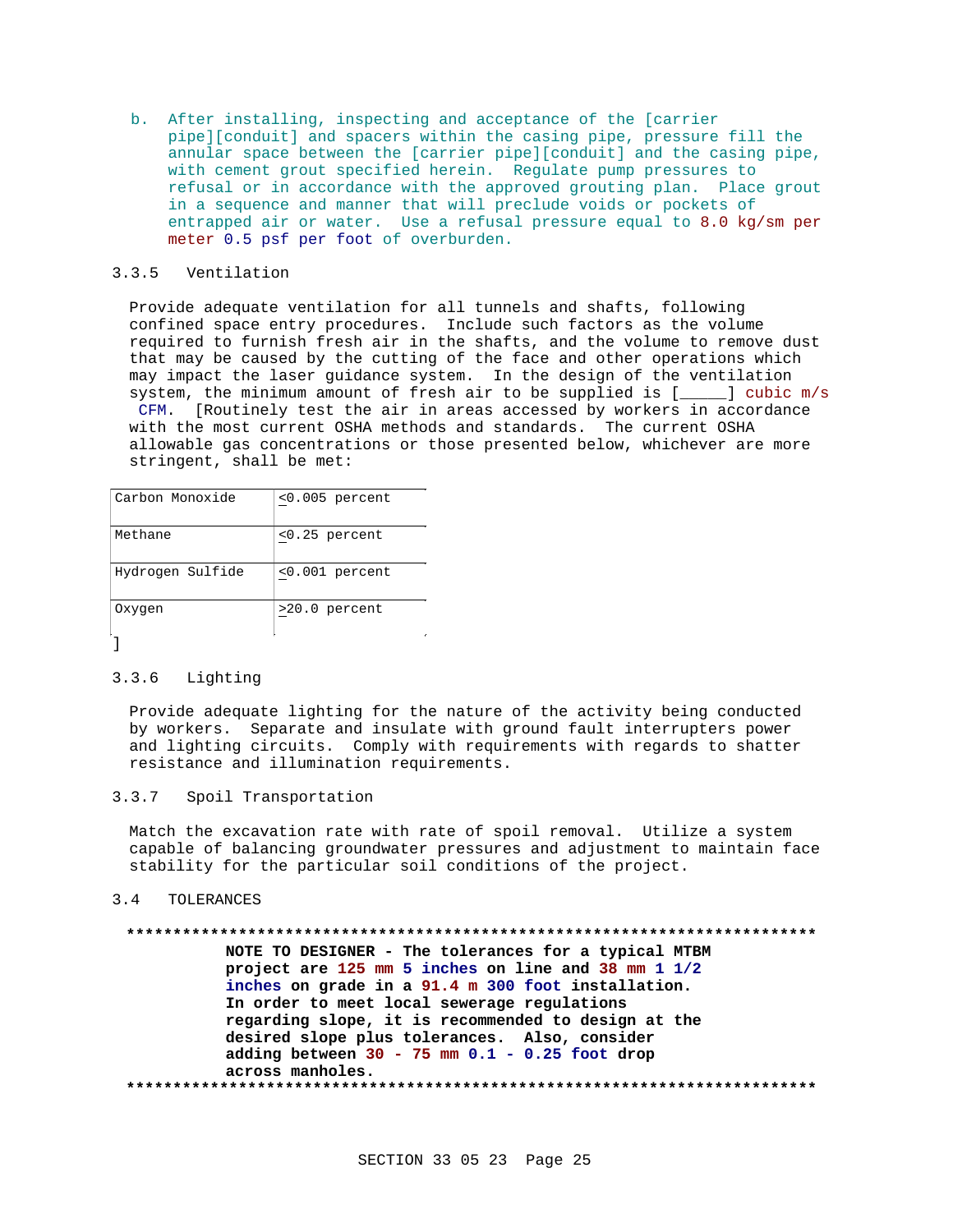### 3.4.1 Tolerances

Maximum allowable lateral deviation is [125][\_\_\_\_\_] mm [5][\_\_\_\_\_] inches; maximum allowable vertical deviation is [\_\_\_\_\_] mm [\_\_\_\_\_] inches in the position of every completed 91.4 m 300 foot section of jacked pipe casings. [Water must be free draining between any two points at the pipe invert. Reverse grades are not permitted.]

#### $3.5$ FIELD QUALITY CONTROL

Employ the monitoring/survey plan. Maintain daily records in accordance with the paragraph titled RECORDS.

### 3.5.1 Instrumentation/Survey

## NOTE: The Engineer should specify minimum monitoring requirements using the following, supplemental as required by the project specific conditions.

#### $3.5.1.1$ Mandatory Requirements

- [ Include the following, as a minimum, to supplement Contractor Ouality Control measures employed to monitor ground surface heave or settlement in the monitoring/survey plan.
- ] a. Monitor ground movements associated with the project using established survey points and make changes in the construction methods that control ground movements and prevent damage or detrimental movement to the work and adjacent structures and pavements.
	- b. Record in the daily work log a summary of monitoring survey results. Clearly identify work not meeting specified requirements, out-of-tolerance results, and impacts on new or existing work from settlement or heave.
	- c. Install instrumentation and perform monitoring to determine ground settlement surrounding each jacking and receiving pit.
	- d. Prior to any excavation activities, perform a pre-construction survey of the areas in and surrounding excavations and along the proposed utility alignment to identify any structures, facilities, underground or above ground utilities to be protected within a radius of [five] [\_\_\_\_\_] times either the depth of any excavation or the depth of trenchless excavation.

#### $3.5.1.2$ Supplemental Requirements

- [a. Prior to the start of advancing the pipe or any dewatering operation, install surface settlement markers along the trenchless excavation centerline using the following guidelines:
	- (1) Locate surface settlement markers in a grid, spaced 3.0 [  $\Box$  m by 3.0 [\_\_\_\_] m 10 [\_\_\_\_] feet by 10 [\_\_\_\_] feet extending not less than 9.1 [\_\_\_\_] m 30 [\_\_\_\_] feet on either side of the trenchless excavation centerline. Use wooden hubs in unpaved areas with the hubs driven flush with the surface and a tack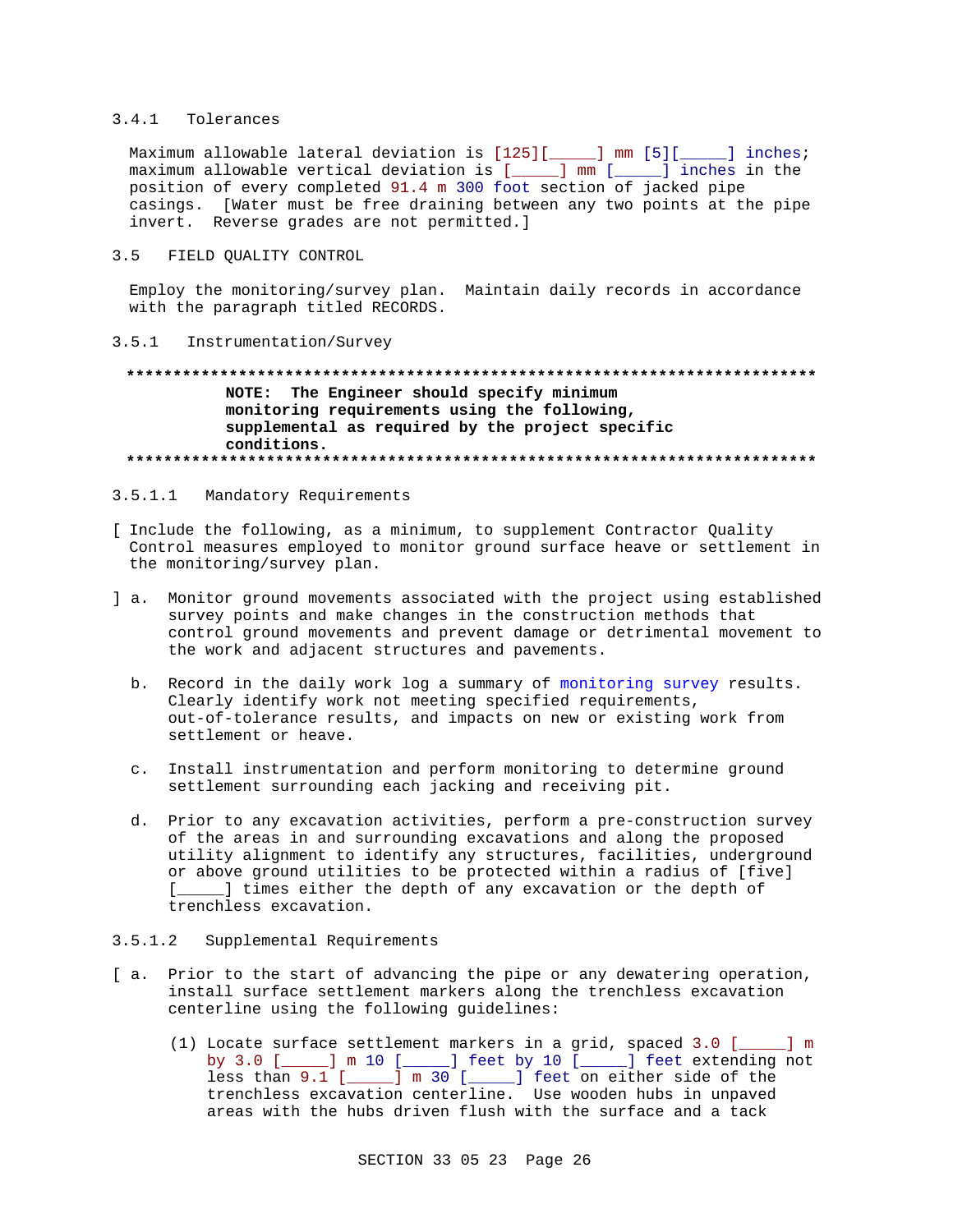driven in the top for level rod placement. Use temporary paint or other approved materials in pavement areas. Minimize the size of temporary markings to the greatest extent practical. Remove all markers and markings prior to completion of work.

- b. Prior to the start of advancing the pipe or dewatering operations, survey all monitoring points a minimum of three times to establish baseline readings. Perform all surveys to an accuracy of 3.0 mm 0.01 foot. Survey [daily][every [\_\_\_\_\_]] m feet of casing pipe advancement. In addition, if settlement exceeds Limit Level 2 survey all monitoring points within  $6.1$  [ $\qquad$ ] m 20 [ $\qquad$ ] feet of the heading hourly when the heading is approaching or passing beneath the monitoring points.
- c. Evaluate all monitoring survey data immediately to determine corrective or mitigation action should be taken using the following evaluation criteria:

| TYPE OF MONITORING POINT | LIMIT LEVEL 1                        | LIMIT LEVEL 2                       |
|--------------------------|--------------------------------------|-------------------------------------|
| Surface - Unpaved        | $+/- 6$ [ ] mm $+/- 1/4$<br>[ ] inch | $+/- 19$ [ ] mm $+/- 3/4$<br>inch   |
| Surface - Paved          | $+/- 6$ [ ] mm $+/- 1/4$<br>i linch  | $+/-$ 13 [ ] mm $+/-$ 1/2 [<br>inch |

- d. If the survey readings indicate settlement or heave is greater than Limit Level 1 in the above table, provide notification to the Contracting Officer immediately and increase the monitoring frequency of the instruments as directed. Proceed with advancing the pipe after providing mitigating measures to limit additional movements.
- e. If the survey readings indicate settlement or heave is greater than Limit Level 2 in the above table, cease work and provide notification to the Contracting Officer immediately and implement the Contingency Plan.
- f. Perform all repairs and/or rebuilding of the pavement or adjacent structures to their condition existing prior to settlement/lifting.
- g. Continue to monitor by the survey at two week intervals for a period of six [\_\_\_\_\_] weeks after tunneling. When the survey identifies that heave or settlement has occurred that is greater than Limit Level 2 values, make repairs to new or existing work that is affected. Discontinue topographic surveys when settlement is no longer detected.

#### ]3.5.2 Field Tests

### **\*\*\*\*\*\*\*\*\*\*\*\*\*\*\*\*\*\*\*\*\*\*\*\*\*\*\*\*\*\*\*\*\*\*\*\*\*\*\*\*\*\*\*\*\*\*\*\*\*\*\*\*\*\*\*\*\*\*\*\*\*\*\*\*\*\*\*\*\*\*\*\*\*\* NOTE: Indicate appropriate Section number and title in blank below. Specify testing of gravity mains in accordance with ASTM C1091. \*\*\*\*\*\*\*\*\*\*\*\*\*\*\*\*\*\*\*\*\*\*\*\*\*\*\*\*\*\*\*\*\*\*\*\*\*\*\*\*\*\*\*\*\*\*\*\*\*\*\*\*\*\*\*\*\*\*\*\*\*\*\*\*\*\*\*\*\*\*\*\*\*\***

Perform field tests, and provide labor, equipment, and incidentals required for testing [, except that water and electric power needed for field tests will be furnished as set forth in [\_\_\_\_\_]] Section. Submit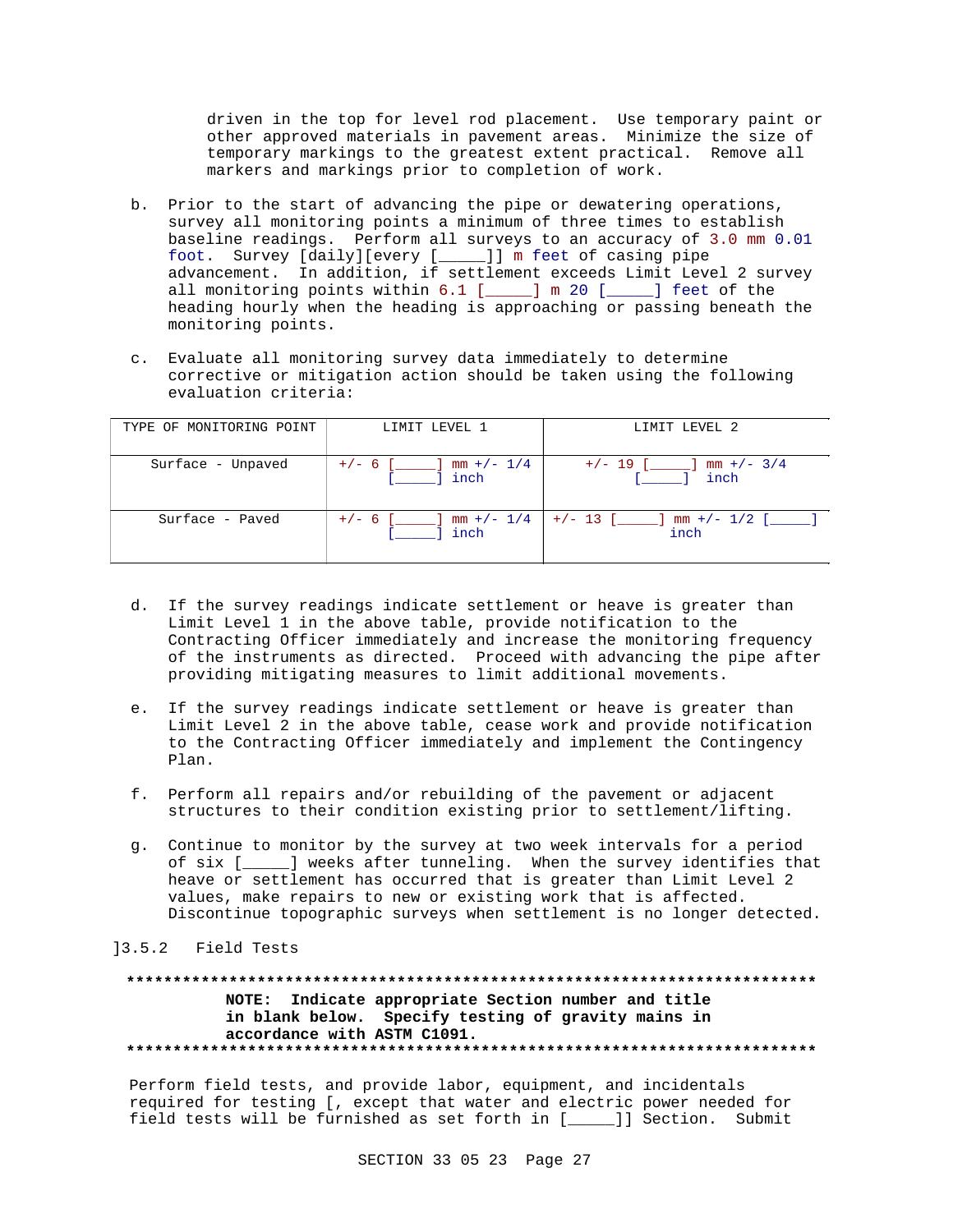test results, identifying any results that do not meet specified requirements, to the Contracting Officer within four days of test completion. Provide corrective action and retest pipe not meeting specified requirements. Provide corrective action as recommended by the pipe manufacturer and subject to approval by the Contracting Officer.

### 3.5.2.1 Pipe Casing

Inspect and verify that pipe material meets the dimensional tolerances specified prior to use. Record each days inspection results in the daily work log.

3.5.2.1.1 Testing Requirements for Gravity Mains

Perform low pressure air test of all gravity mains (structure to structure) in accordance with ASTM C1091 Standard Test method for Hydrostatic Infiltration testing of Vitrified Clay Pipe Lines.

### 3.5.2.1.2 Non-Standard Pipe Lengths

Cut non-standard joint lengths from full length pipe having satisfactorily passed the hydrostatic test.

### 3.5.2.1.3 Elevations

Prior to removal of MTBM equipment, sheeting, and backfilling of access shafts, collect invert information on pipeline installed. Confirm that the elevations meet stated tolerances.

### 3.5.3 Inspections

Prior to the removal of MTBM equipment, sheeting, and backfilling of access shafts, conduct CCTV inspection of the mains installed in accordance with Section 33 01 30.16 TV INSPECTION OF SEWER LINES.

#### 3.6 CLEANUP AND FINAL CLOSEOUT

#### 3.6.1 Site Cleanup

Immediately clean "blow holes" or "breakouts" of drilling fluid to the surface and fill depressions with satisfactory fill material. Dispose of all drilling fluids, soils, and separated materials in compliance with Federal, State, and local environmental regulations.

## 3.6.2 Drilling Fluid

Immediately upon completion of work of this section, remove all rubbish and debris from the job site. Remove all construction equipment and materials leaving the entire area involved in a neat condition equal to existing conditions prior to construction, unless indicated otherwise.

#### 3.6.3 Record Drawings and Daily Work Logs

Submit an electronic copy and three hard copies of the record drawings to the Contracting Officer within five days after completing the work. Include in the record drawings a plan, profile, and all information recorded during the progress of the work. Clearly tie the record drawings